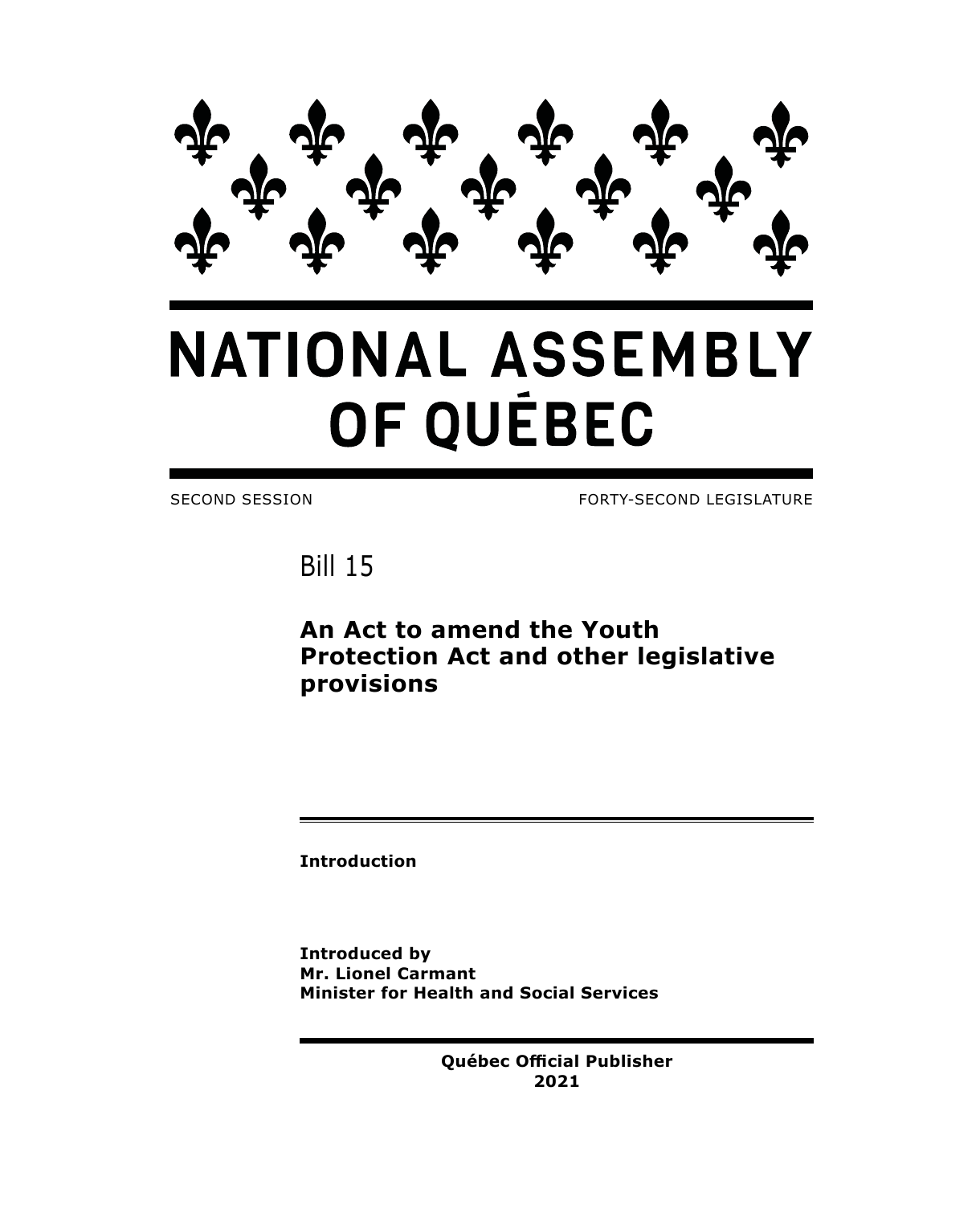## **EXPLANATORY NOTES**

*This bill makes various amendments to the Youth Protection Act.*

*First, the bill proposes various amendments to facilitate the interpretation and application of that Act by the various actors involved and introduces a preamble. It reaffirms that the interest of the child is a primary consideration in the application of that Act.*

*The bill also proposes to allow, in specified circumstances, the communication to the director of youth protection of certain confidential information held, in particular by bodies or professionals, at each stage of the intervention. It emphasizes that the conditions within an Act which must be met to communicate confidential information concerning the child or the child's parents must be construed so as to facilitate the communication where it is in the interest of the child or is intended to ensure the protection of another child.*

*Moreover, it is provided that the Minister of Health and Social Services is by virtue of office the Government's adviser on all issues relating to youth protection or to children in vulnerable situations and that the Minister must be consulted whenever a ministerial decision is made involving the interests of children or the respect of their rights in relation to youth protection.*

*The bill entrusts to the National Director of Youth Protection the responsibility of determining the policy directions and clinical practice standards applicable by the directors of youth protection, of exercising the controls required with respect to youth protection interventions and of supporting the action of the directors of youth protection. To that end, it establishes that the National Director of Youth Protection may give directives to the directors of youth protection, hold inquiries if he deems it expedient, require a director to implement corrective measures within a specified time, and, in certain cases, entrust the responsibilities of a director to another director or to a person he designates.*

*A directors forum is established, consisting of the National Director of Youth Protection and each of the directors of youth protection. The purpose of the forum is, in particular, to enable the members to ensure that policy directions and clinical practice*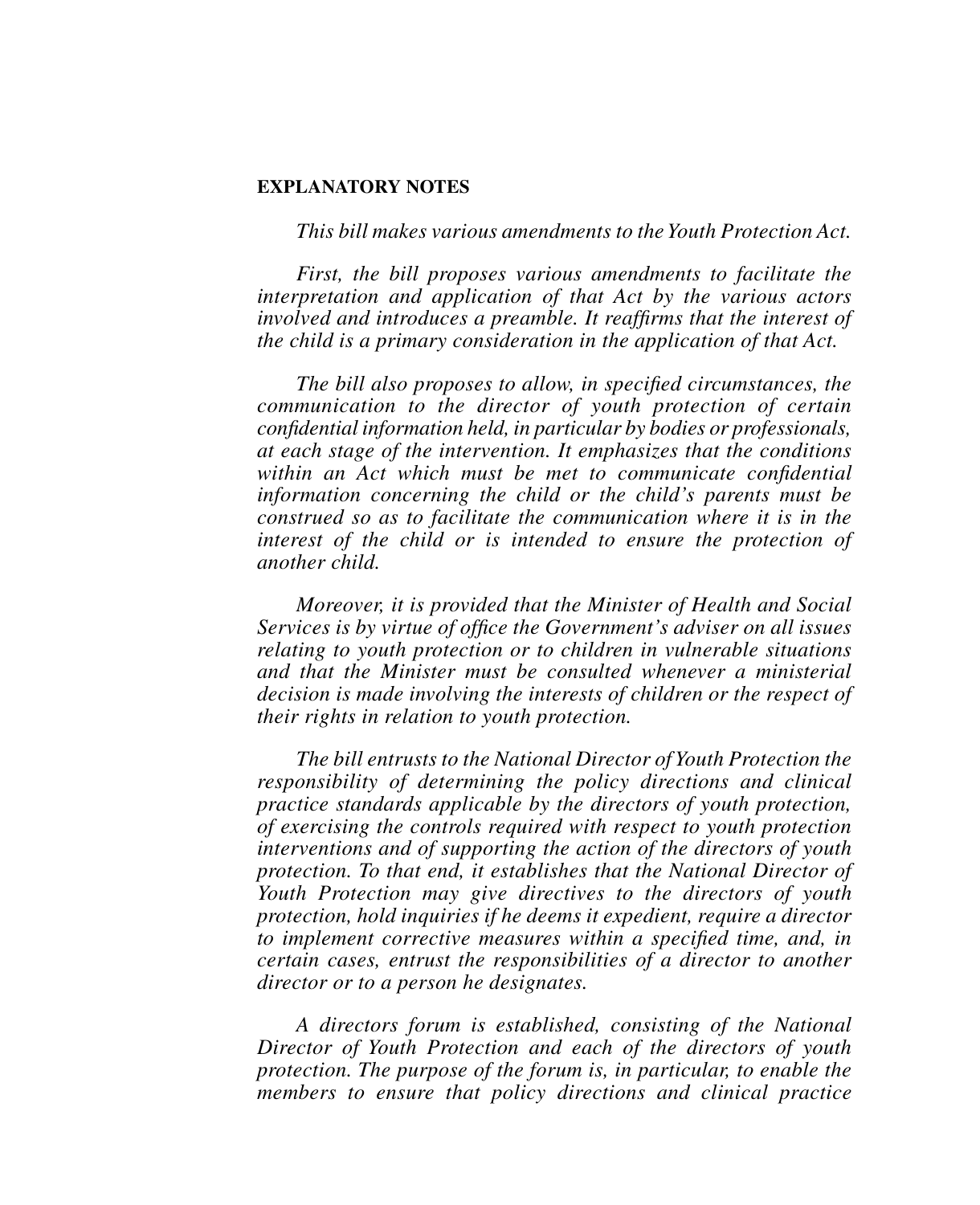*standards are implemented and complied with in all the regions of Québec. The procedure for appointing directors of youth protection is also amended.*

*The bill also extends the maximum term for consecutive agreements on voluntary measures as well as the time during which the records of children whose situation is taken in charge by a director of youth protection must be kept. Under the bill, an institution operating a child and youth protection centre must offer psychosocial support services to a person 14 years of age or over who accesses the information in his record. The bill also provides different measures supporting the child's transition to adulthood.*

*The bill introduces a chapter comprising the provisions applicable to Indigenous people and introduces new provisions to take into account their own historical, social and cultural factors. Particularly, it provides that every decision made under the Youth Protection Act must foster the cultural continuity of Indigenous children. It also sets out additional factors to be taken into account in determining the interest of those children, including the culture of their community as well as their relationships with their extended family and members of their community. The bill provides specific rules applicable to the term of consecutive agreements on voluntary measures and to judicial interventions in respect of Indigenous children. The bill also provides for the possibility, in certain cases, of forming a family council, in accordance with Indigenous custom or practice as well as the possibility for an Indigenous community or a group of communities to administer the financial assistance to promote tutorship, customary tutorship, adoption and customary adoption.*

*As regards judicial interventions, the bill establishes the systematic representation of children by an advocate. The time period for notifying the parties of the presentation of any application for certain measures to be taken during the proceedings is amended and the manner in which such notice is to be given as well as its content are provided for. It provides for the possibility of reaching a draft agreement or settlement with only one of the parents where the other parent is unable to express his will, cannot be found despite serious efforts to locate him, or where the latter, having not, in fact, assumed responsibility for the care, maintenance and education of the child, abstains from becoming involved owing to indifference. In addition, certain rules of evidence are amended and access to judgments and pleadings in a family matter that involves a child who is the subject of a report is granted to the actors involved.*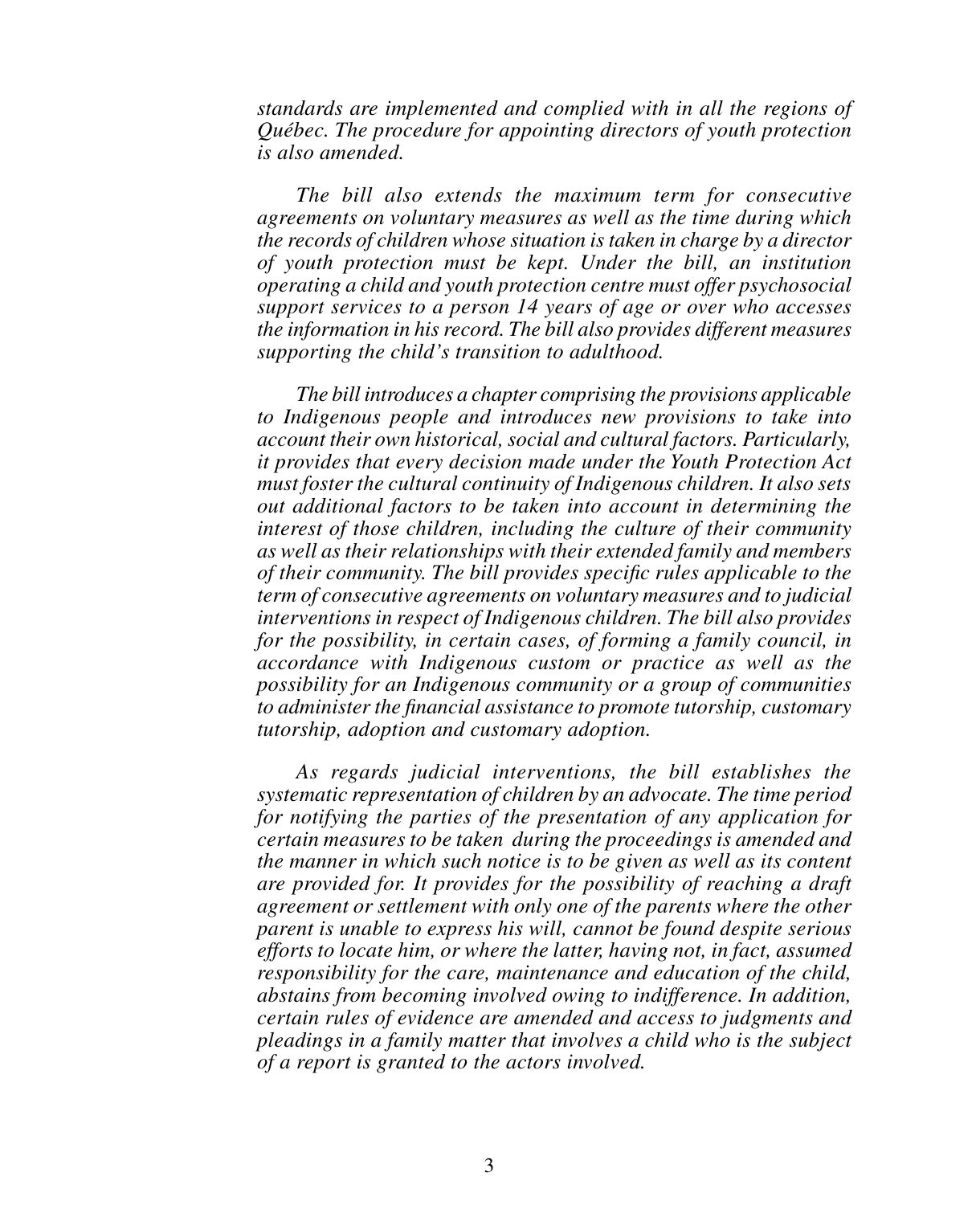*Furthermore, the Act respecting the Ministère de la Santé et des Services sociaux is amended to specify that the Minister of Health and Social Services must promote the appropriate measures to meet the needs of children and families in vulnerable situations or to prevent the security or development of a child from being in danger. The bill also expressly provides for the appointment of a National Director of Youth Protection by the Government.*

*Lastly, the bill contains transitional and final provisions.*

## **LEGISLATION AMENDED BY THIS BILL:**

– Act respecting the Ministère de la Santé et des Services sociaux (chapter  $\overline{M-19.2}$ );

– Act to modify the organization and governance of the health and social services network, in particular by abolishing the regional agencies (chapter O-7.2);

- Youth Protection Act (chapter P-34.1);
- Act respecting health services and social services (chapter S-4.2).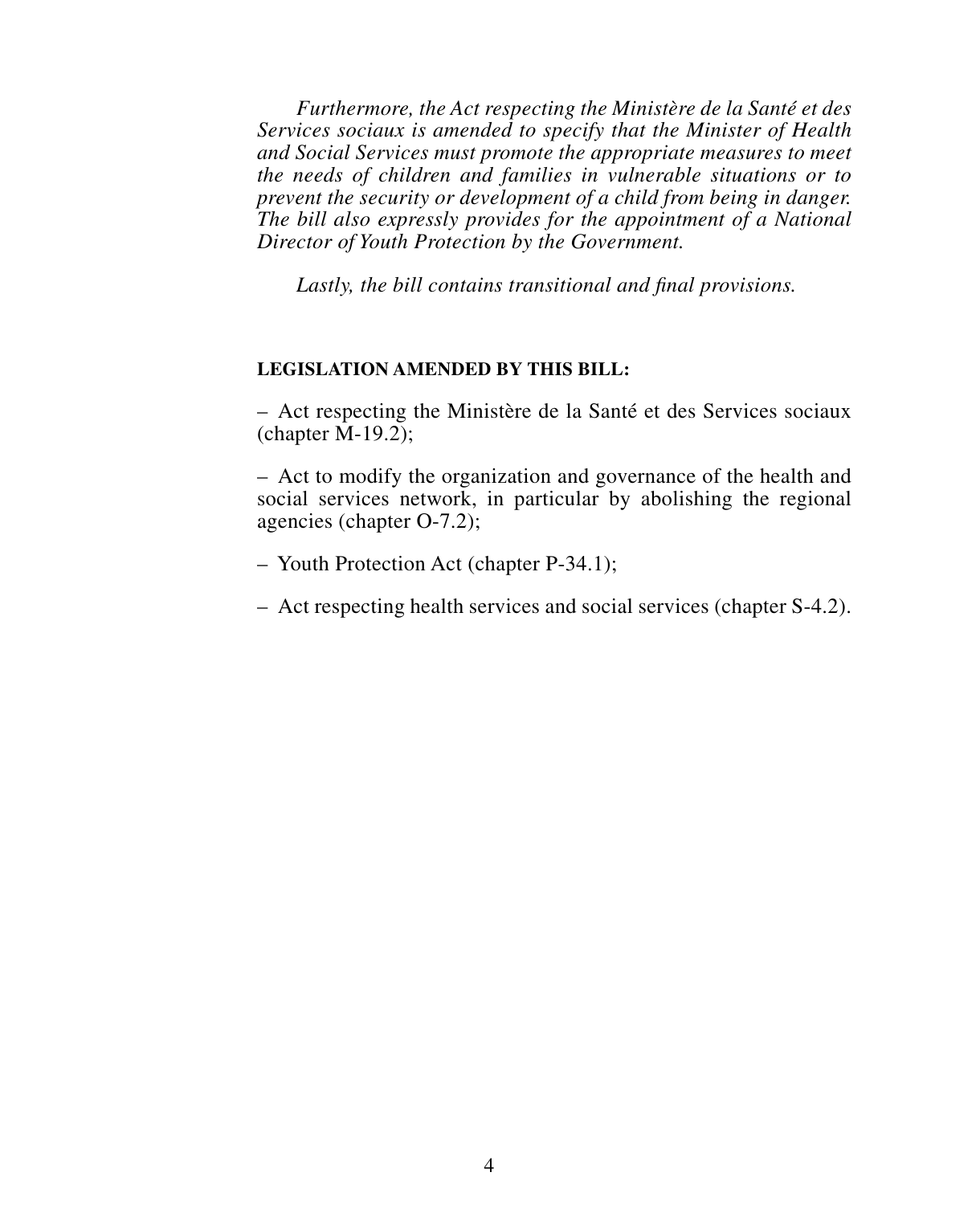## **Bill 15**

## **AN ACT TO AMEND THE YOUTH PROTECTION ACT AND OTHER LEGISLATIVE PROVISIONS**

## THE PARLIAMENT OF QUÉBEC ENACTS AS FOLLOWS:

## YOUTH PROTECTION ACT

**1.** The Youth Protection Act (chapter P-34.1) is amended by inserting the following after the title of the Act:

"AS Québec has declared itself bound by the Convention on the Rights of the Child by Order in Council 1676-1991 dated 9 December 1991;

AS the interest of the child is a primary consideration of any decision made in the child's regard;

AS, under the Charter of human rights and freedoms and the Civil Code of Québec, every child has a right to the protection, security and attention that his parents or the persons acting in their stead are able to give to him;

AS the protection of children is a collective responsibility that requires the mobilization and collaboration of all the resources in the community in order to limit the State's authority intervention in the lives of families under this Act to exceptional situations;

AS a child's perception of time differs from that of adults because he is still developing;

AS the emotional stability and security of a child are major determinants in ensuring the child's healthy development;

AS the participation of the child and his parents in decisions that concern them and the consideration of their opinion have the effect of further empowering them to act;

AS it is important to recognize the specificity of children who belong to minority groups, such as children belonging to an ethnocultural minority;

AS Indigenous persons are best suited to meet the needs of their children in the manner that is the most appropriate;

AS cultural safety is essential to the well-being of Indigenous children;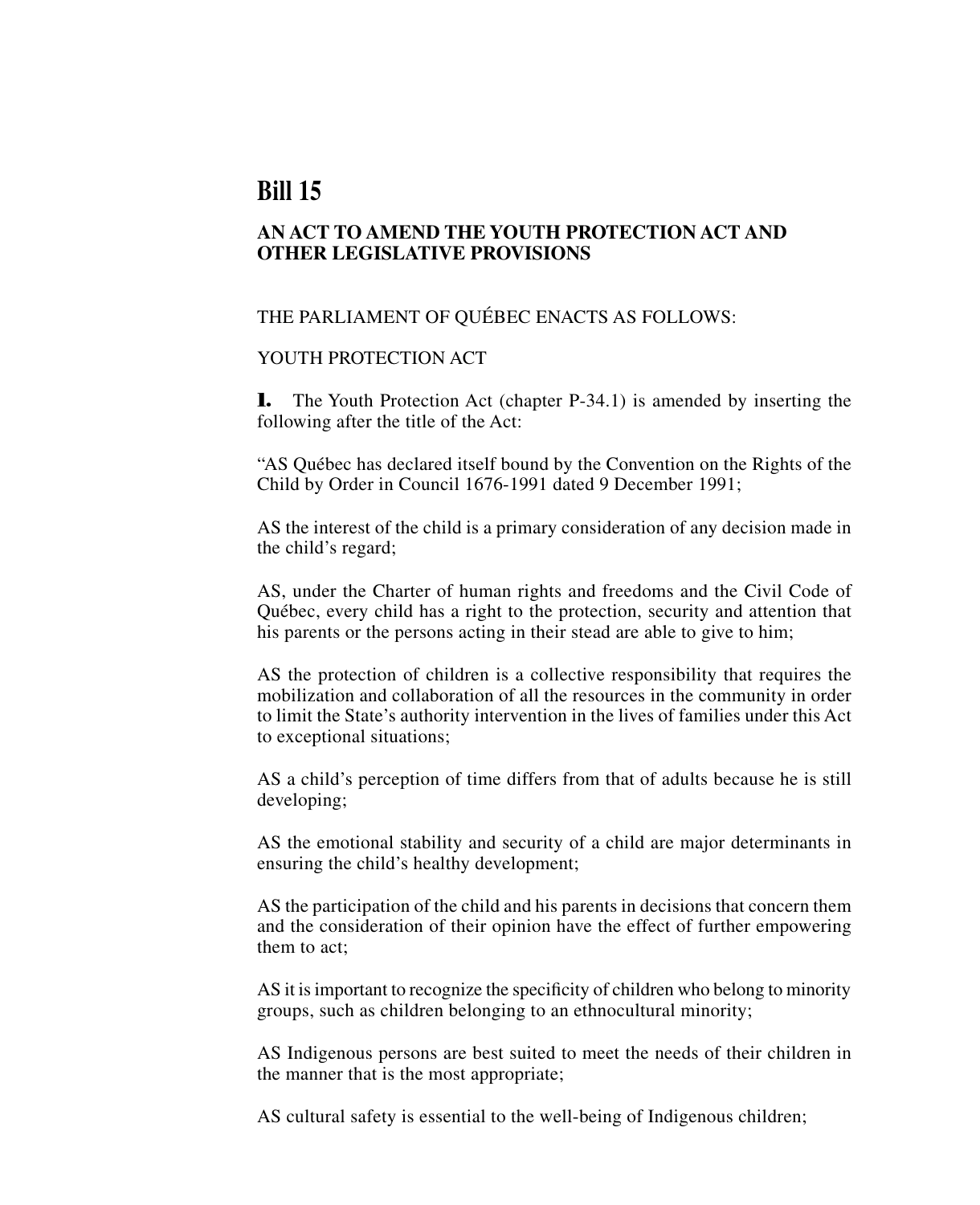AS interventions in respect of an Indigenous child must be carried out taking into account the circumstances and characteristics of his community or of another environment in which he lives so as to respect his right to equality and foster cultural continuity;".

**2.** Section 1 of the Act is amended

(1) in the first paragraph,

(*a*) by replacing subparagraph *d* by the following subparagraph:

"(*d*) "body" means any Indigenous organization, any educational body and any childcare establishment, as well as any other group of persons or assets, whatever its legal form, which is child-related or whose function is to offer services to children and their family, particularly in the areas of support for victims, assistance to children and their parents, placement, rights advocacy, recreation and sports or whose mission is to promote the interests of children or to improve their living conditions;";

(*b*) by replacing subparagraph *e* by the following subparagraph:

"(*e*) "parents" means the father and the mother who are not deprived of parental authority and any other tutor;";

(2) by striking out the fifth paragraph.

**3.** Section 2 of the Act is amended

(1) by adding the following sentence at the end of the first paragraph: "The Act also aims to put an end to and prevent the recurrence of situations in which the security or the development of a child is in danger.";

(2) by adding the following paragraph at the end:

"Lastly, in these matters, this Act sets out, in Chapter V.1, provisions specific to Indigenous people, which add to or depart from its other provisions."

**4.** Chapter II of the Act is amended by replacing the portion before section 3 by the following:

## "**CHAPTER II**

"GENERAL PRINCIPLES, RIGHTS OF THE CHILD AND OF HIS PARENTS AND PARENTS' RESPONSIBILITIES

## "**DIVISION I**

"GENERAL PRINCIPLES".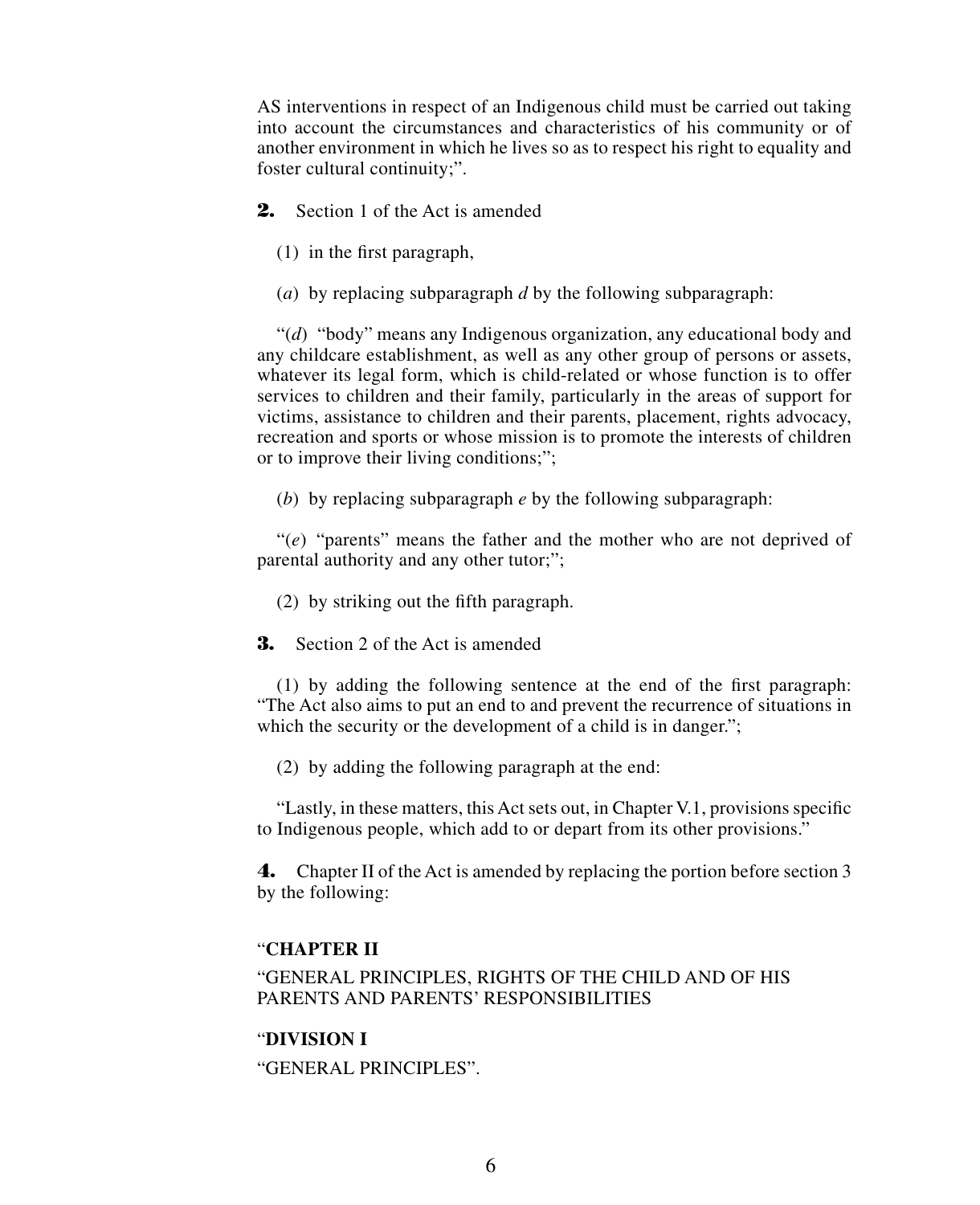#### **5.** Section 3 of the Act is amended

(1) by replacing "Decisions made under this Act" in the first paragraph by "The interest of the child is a primary consideration in the application of this Act. Decisions made under this Act";

(2) by striking out the last sentence of the second paragraph.

**6.** Section 4 of the Act is replaced by the following:

"**4.** Every decision made under this Act must aim at ensuring continuity of care as well as the stability of the child's relationships and of living conditions appropriate to his needs and age. Therefore, keeping the child in his family environment should be favoured, provided it is in the child's interest.

If, in the interest of the child, it is not possible to keep the child in his family environment, the decision must seek to entrust the child to the persons most important to him, in particular the grandparents or other members of the extended family.

If, in the interest of the child, it is not possible to entrust the child to such persons, the decision must then seek to entrust the child to a living environment most closely resembling a family environment.

If, in the interest of the child, it is not possible to return the child to his family environment, the decision must, on a permanent basis, ensure continuity of care and the stability of his relationships and of living conditions appropriate to his needs and age.

"**4.1.** Where the child is removed from his family environment, the parents' involvement must always be fostered, with a view to encouraging or helping them to exercise their parental responsibilities.

In such circumstances, the director must, in addition to planning the child's return to that environment, make plans for an alternative project aimed at ensuring, without delay, continuity of care and the stability of the child's relationships and of his living conditions on a permanent basis in the event that a return to his family environment would not be in the interest of the child.

"**4.2.** Any intervention in respect of a child and the child's parents under this Act must, if the circumstances are appropriate, favour means that allow the child and his parents to take an active part in making the decisions and choosing the measures that concern them.

"**4.3.** Persons having responsibilities towards a child under this Act and persons called upon to make decisions with respect to a child under this Act shall, in their interventions,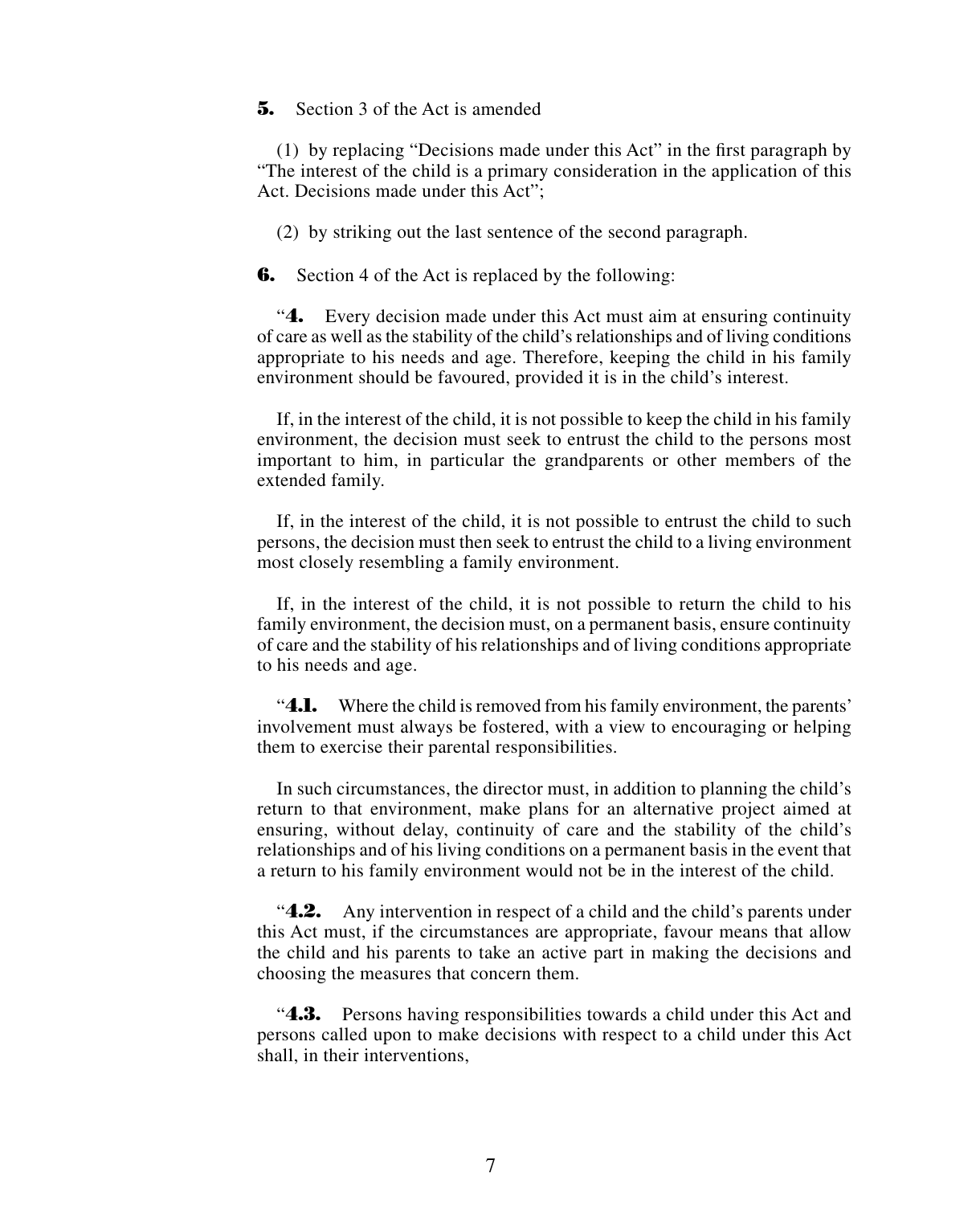(*a*) treat the child and the child's parents with courtesy, fairness and understanding, and in a manner that respects their dignity and autonomy;

(*b*) act diligently to ensure the child's protection, given that a child's perception of time differs from that of adults;

(*c*) take into consideration the proximity of the chosen resource; and

(*d*) take into account the characteristics of ethnocultural minorities.

"**4.4.** Institutions, bodies and persons having responsibilities towards a child under this Act and persons called upon to make decisions with respect to a child under this Act shall

(*a*) encourage the participation of the child and the parents, and the involvement of the community; and

(*b*) cooperate with each other and see to obtaining the cooperation of resources in the community; they act in concert with those resources willing to cooperate with them, to ensure that their interventions are coordinated.

"**4.5.** The conditions prescribed by law that must be met to communicate confidential information concerning the child or the child's parents must be construed so as to facilitate the communication of that information where it is in the interest of the child or is intended to ensure the protection of another child.

## "**DIVISION II**

"RIGHTS OF THE CHILD AND OF HIS PARENTS".

**7.** Section 5 of the Act is amended by inserting "and persons called upon to make decisions with respect to a child under this Act" after "child under this Act" in the first paragraph.

**8.** The Act is amended by inserting the following sections after section 6:

"**6.1.** Persons having responsibilities towards a child under this Act and persons called upon to make decisions with respect to a child under this Act shall, in their interventions, take into account the necessity

(*a*) of ensuring that any information or explanation that must be given to a child within the context of this Act is given in terms that are adapted to his age and his capacity of understanding;

(*b*) of ensuring that the parents have understood the information or explanations that must be given to them within the framework of this Act; and

(*c*) of giving the child and the child's parents an opportunity to present their points of view, express their concerns and be heard at the appropriate time during the intervention.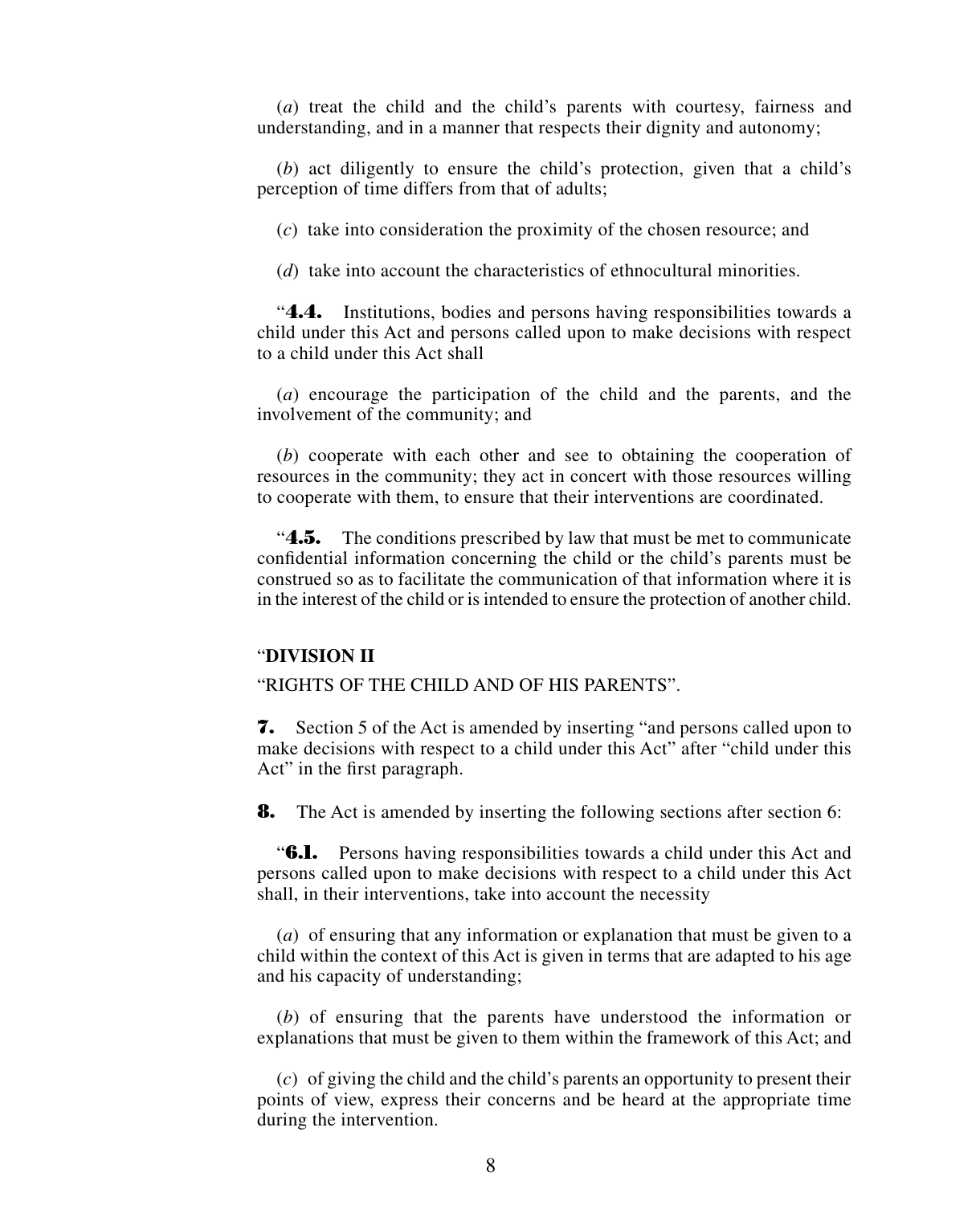"**6.2.** The child and the child's parents are entitled to be accompanied and assisted by a person of their choice when they wish to obtain information or when meeting the director or any person the director authorizes."

**9.** Section 8 of the Act is amended

(1) by replacing "and in a personalized manner" in the first paragraph by ", in a personalized manner and of the required intensity";

(2) by striking out the second and third paragraphs.

**10.** The Act is amended by inserting the following section after section 8:

**8.1.** The child is entitled to receive, on the conditions prescribed in section 8, appropriate educational services from an educational body.

Every educational body must ensure the continuity of those services for a child entrusted to an alternative living environment."

**11.** Section 9 of the Act is amended by adding the following paragraph at the end:

"The child's contacts with persons who are important to him must be encouraged by taking his wishes into account, provided such contacts are in the interest of the child."

**12.** The Act is amended by inserting the following sections after section 9:

"**9.1.** The child and the child's parents have the right to have any information that concerns them and allows them to be identified, if collected under this Act, to be handled in a confidential manner and disclosed only in accordance with the provisions of this Act.

"**9.2.** No one may, under this Act, publish or broadcast information allowing a child or the child's parents to be identified, unless the tribunal so orders or so authorizes on the conditions it determines or unless the publication or broadcast is necessary for the purposes of this Act or a regulation made under it.

Furthermore, the tribunal may, in a specific case, prohibit or restrict, on the conditions it prescribes, the publication or broadcast of information relating to a hearing of the tribunal."

**13.** Sections 11.2 and 11.2.1 of the Act are repealed.

**14.** Section 11.3 of the Act is amended by replacing "7 to 10" by "6.2, 7 to 9 and 10".

**15.** The Act is amended by inserting the following division after section 11.3: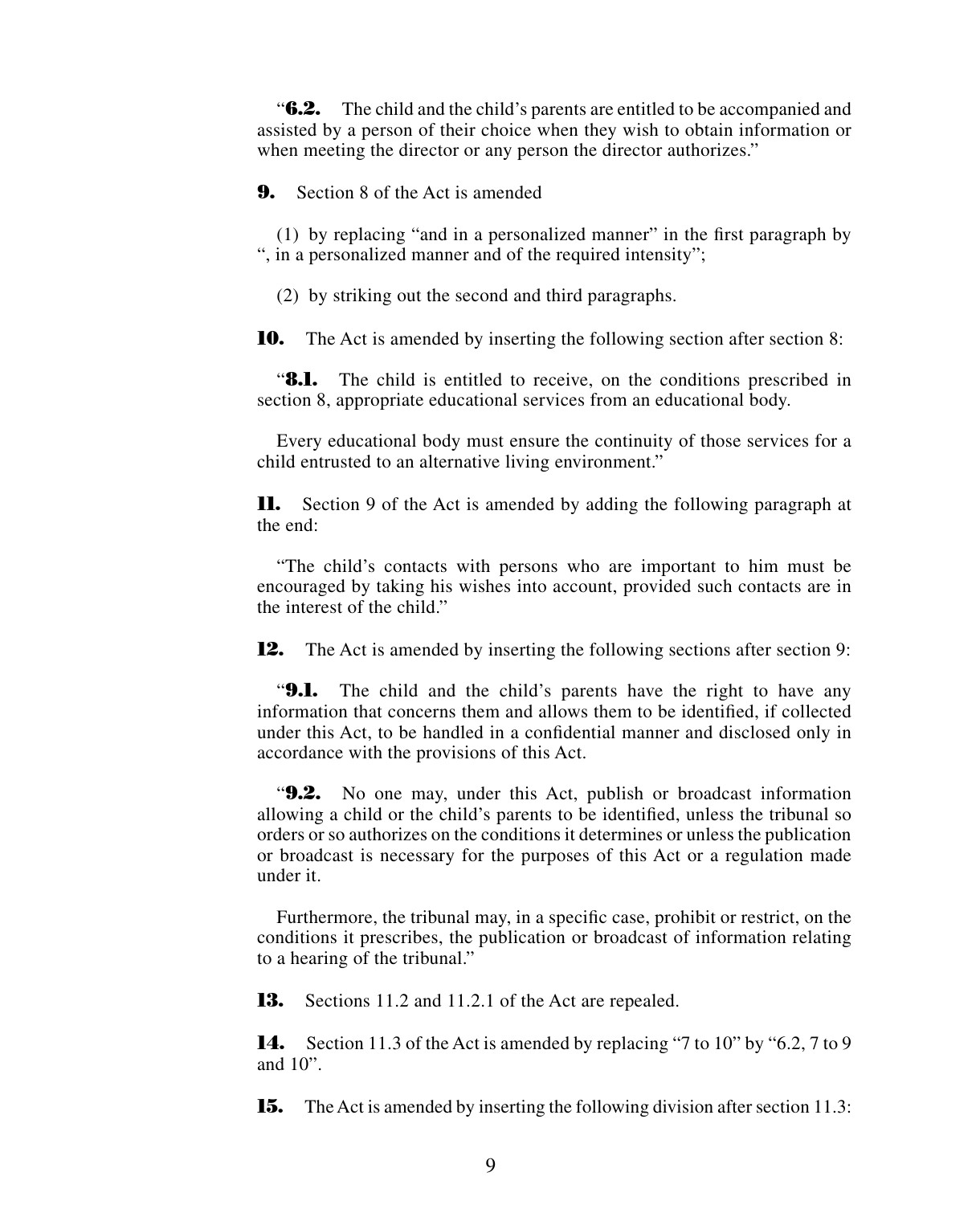#### "**DIVISION III**

## "PARENTS' RESPONSIBILITIES

"**11.4.** An intervention made in respect of a child under this Act does not deprive his parents of the rights conferred on them and does not relieve them of their obligations under the Civil Code as the persons having parental authority, unless a provision of this Act provides otherwise.

Consequently, the parents, in particular,

(*a*) have the rights and duties of custody, supervision and education of their children;

(*b*) shall maintain their children; and

(*c*) exercise parental authority together.

"**11.5.** The parents must, whenever possible, take an active part in implementing the measures designed to put an end to and prevent the recurrence of the situation in which the security or development of their child is in danger."

**16.** Section 26 of the Act is amended

(1) by striking out "Notwithstanding section 19 of the Act respecting health services and social services (chapter S-4.2) and section 7 of the Act respecting health services and social services for Cree Native persons (chapter S-5)," in the first paragraph;

(2) by adding the following paragraph at the end:

"In addition, every person and every body that treats or has treated a child who is or has been the subject of an intervention under this Act or whose parents are or have been the subject of such an intervention or that provides or has provided services to such a child or to his parents must give the member of the Commission or the person in its employment, on request, a copy of any information from a record relating to the case of a child and that is necessary for the conduct of an investigation under paragraph *b* of section 23."

**17.** The Act is amended by inserting the following divisions after section 27:

## "**DIVISION I.1**

## "MINISTER OF HEALTH AND SOCIAL SERVICES

"**28.** The Minister of Health and Social Services is by virtue of office the Government's adviser on all issues relating to youth protection or to children and families in vulnerable situations; the Minister may, for such purpose, provide the other ministers with any advice the Minister considers appropriate.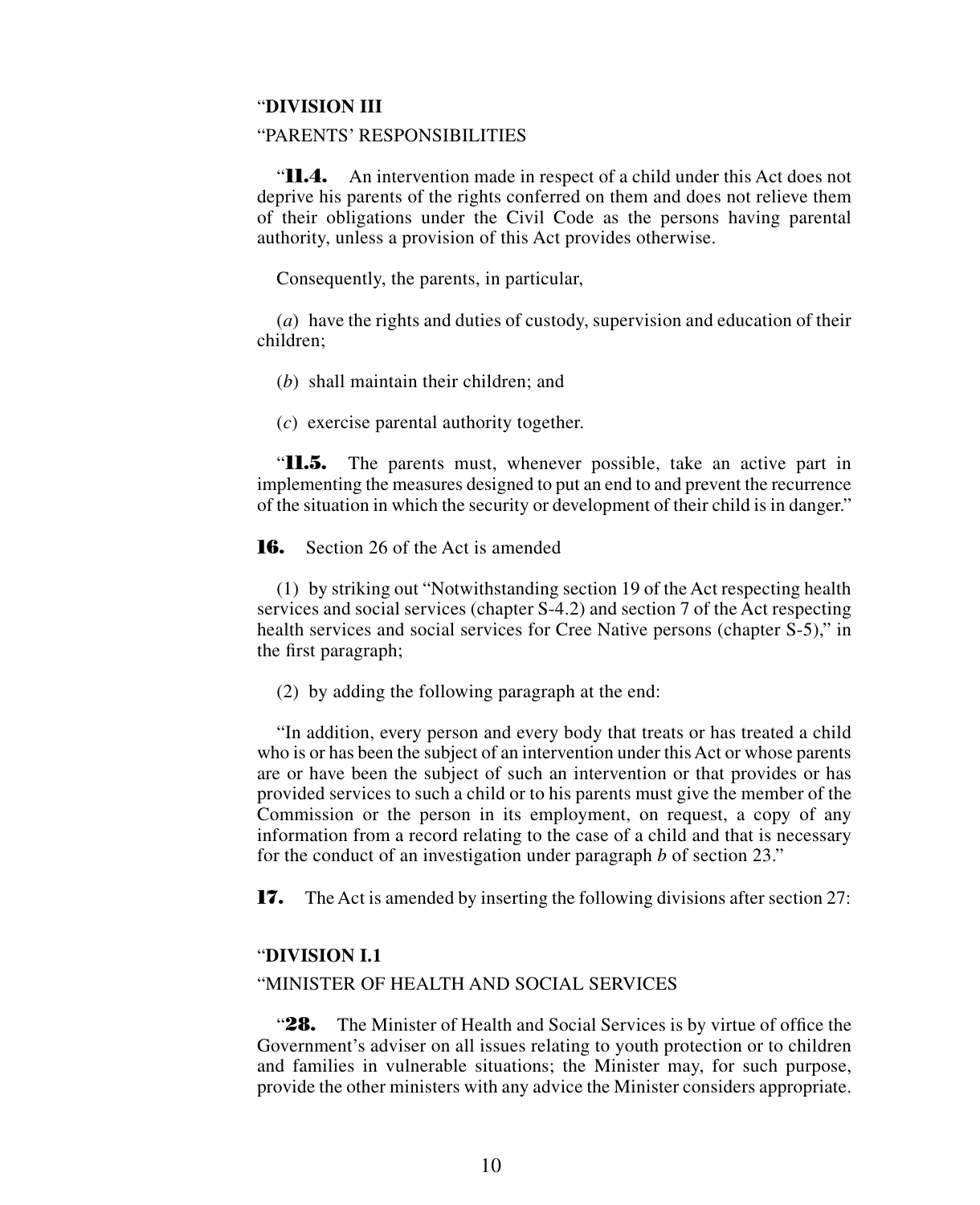The Minister must be consulted whenever a ministerial decision is made involving the interests of children or the respect of their rights in relation to youth protection.

#### "**DIVISION I.2**

## "NATIONAL DIRECTOR OF YOUTH PROTECTION

#### "§1.—*Responsibilities*

"**29.** The National Director of Youth Protection, appointed under section 5.1.1 of the Act respecting the Ministère de la Santé et des Services sociaux (chapter M-19.2), exercises, in addition to the responsibilities assigned to him under that section, the following responsibilities:

(*a*) ensuring the follow-up of care and service trajectories of children whose situation is taken in charge by a director and measuring the effects of the interventions;

(*b*) determining the policy directions and the clinical practice and management standards applicable to youth protection;

(*c*) exercising the controls required to ensure that youth protection interventions follow generally accepted standards and that they are adequate from a scientific, human and social standpoint;

(*d*) exercising leadership and supporting the action of directors in the exercise of their responsibilities; and

(*e*) coordinating, where he considers it necessary and to the extent he deems appropriate, any intervention involving the intervention of more than one director or of another competent authority.

A director of youth protection is required to comply with the directives given to him by the National Director of Youth Protection in the exercise of his responsibilities.

"**30.** In exercising the responsibilities set out in section 29, the National Director of Youth Protection may, in particular, whenever he deems it necessary,

(*a*) call on outside experts to report on one or more specific points he determines;

(*b*) conduct or commission studies, research or surveys to obtain background on a matter on which he must provide an opinion or produce a report; and

(*c*) request the collaboration of institutions or bodies by asking them to provide any expertise they have and that is necessary to him or to produce an analysis, advisory report or opinion on an issue on which the National Director must himself provide an opinion or produce a report.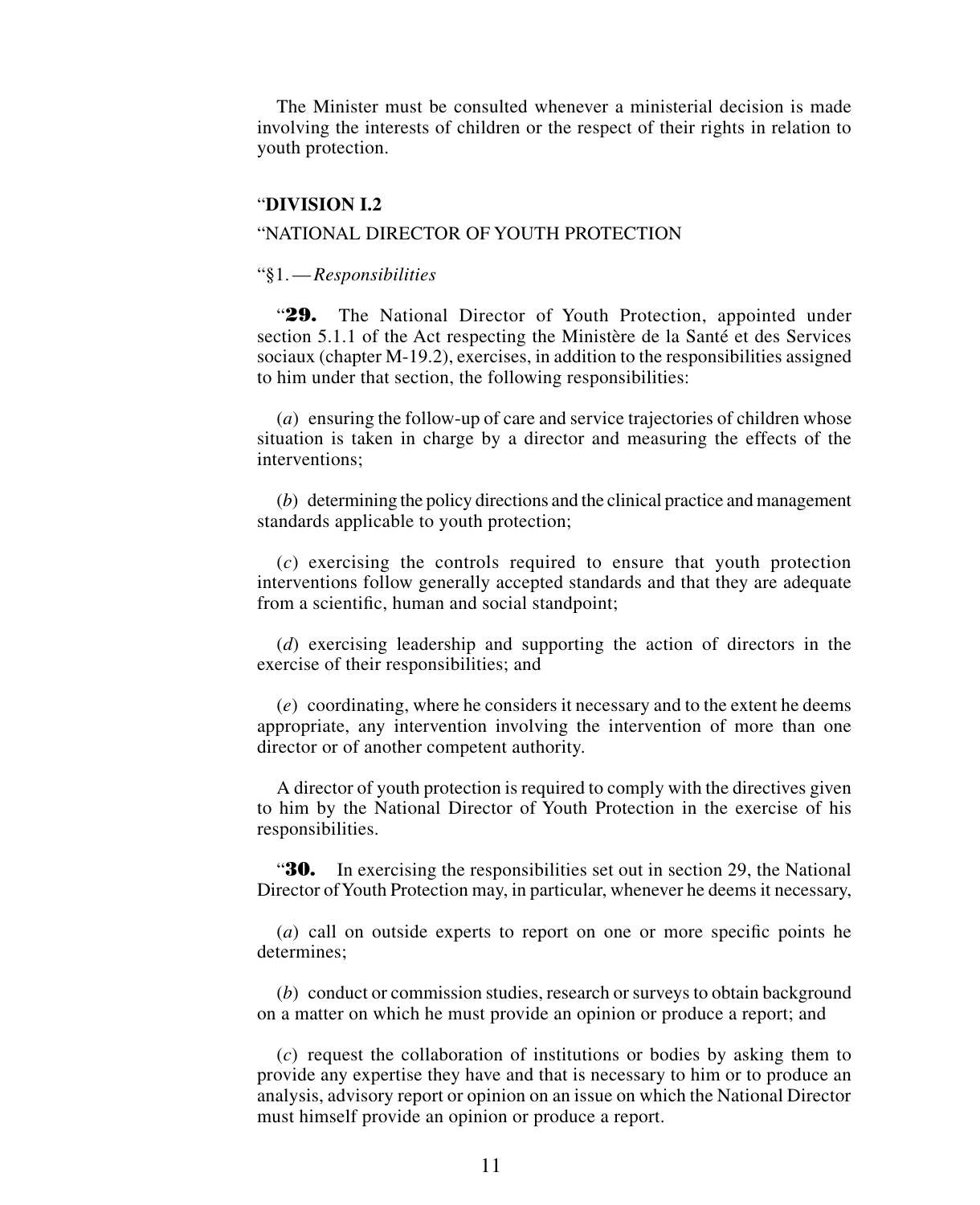"**30.1.** Government departments, public bodies or institutions must provide the National Director of Youth Protection with the information and documents he requires and that are necessary to the exercise of his responsibilities under section 29.

They must allow the National Director to examine and make copies of the information or documents they have, whatever their form.

"**30.2.** The National Director of Youth Protection may, if he deems it expedient, hold an inquiry as part of the exercise of his responsibilities.

For the purposes of an inquiry, the National Director or any other person designated by him to conduct the inquiry is vested with the powers and immunity provided for in the Act respecting public inquiry commissions (chapter C-37), except the power to order imprisonment.

"**30.3.** Where the National Director of Youth Protection finds that a director of youth protection is not applying the directives, policy directions, clinical practice and management standards or the standards referred to in section 29, the National Director may, as he considers appropriate,

(1) require that corrective measures he determines be taken within the time he specifies;

(2) require that the institution operating a child and youth protection centre concerned submit an action plan to him, within the period he determines, in response to the recommendations he has made.

"**30.4.** The National Director of Youth Protection may, if a director of youth protection is unable to act, commits a serious fault or tolerates a situation which could endanger the security or development of a child, entrust the functions and powers vested in that director of youth protection to another director of youth protection or a person the National Director designates, for the time and on the conditions he considers appropriate. He shall immediately notify the president and executive director and the board of directors of the institution concerned of the decision.

#### "§2.—*Directors forum*

"**30.5.** A directors forum is established under the name "Forum des directeurs", consisting of the National Director of Youth Protection and each of the directors of youth protection.

Each member of the forum must designate a person to represent them when they are unable to participate.

**30.6.** The purpose of the directors forum is to enable its members

(*a*) to develop and harmonize clinical practices in youth protection; and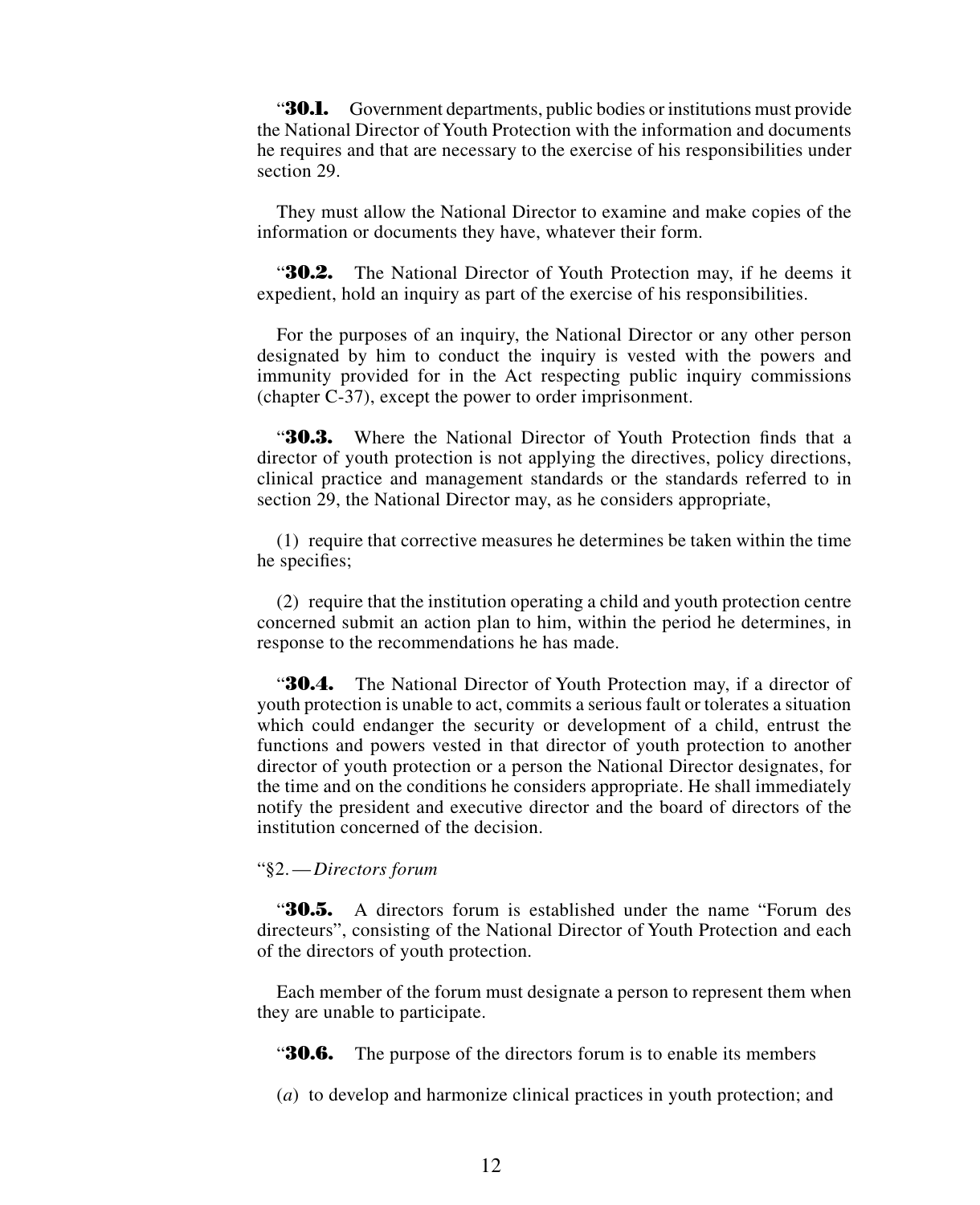(*b*) to ensure that policy directions and clinical practice standards are implemented and complied with in all the regions of Québec.

The forum also aims to enable its members to take up any issue submitted to them by the National Director of Youth Protection.

"**30.7.** The National Director of Youth Protection presides at meetings of the directors forum and determines its mode of operation."

**18.** Section 31 of the Act is replaced by the following sections:

**31.** A director of youth protection shall be appointed for each institution operating a child and youth protection centre; the director shall act under the direct authority of the president and executive director of the institution.

**31.0.1.** The director shall be appointed by the institution's board of directors from a list of candidates submitted to it by a selection committee.

The Minister shall, by a directive, prescribe the procedure for recruiting and selecting persons qualified for appointment as directors, in particular the composition of the selection committee."

**19.** The Act is amended by inserting the following section after section 31.2:

**31.3.** The director must see to it that, within the institution operating a child and youth protection centre, practices are maintained and resources are allocated so as to enable the director to properly exercise his responsibilities.

The board of directors of an institution shall, on a quarterly basis, hear the director on the exercise of his responsibilities and the operation of the child and youth protection centre."

**20.** Section 32 of the Act is amended, in the first paragraph,

(1) by replacing "71.3.2" in subparagraph *h*.1 by "131.18";

(2) by striking out "or to disclose information under the second or third paragraph of section 72.6 or under section 72.7" in subparagraph *i*.

**21.** Sections 35.4 and 36 of the Act are replaced by the following sections:

**35.4.** A person referred to in section 35.1 may require an institution, body or professional to disclose to him information concerning the child, either of the child's parents or another person involved in a report if any of the following conditions is met:

(*a*) such information reveals or confirms the existence of a situation related to the grounds alleged by the director to the effect that the security or development of the child is in danger, the knowledge of which could justify, as applicable,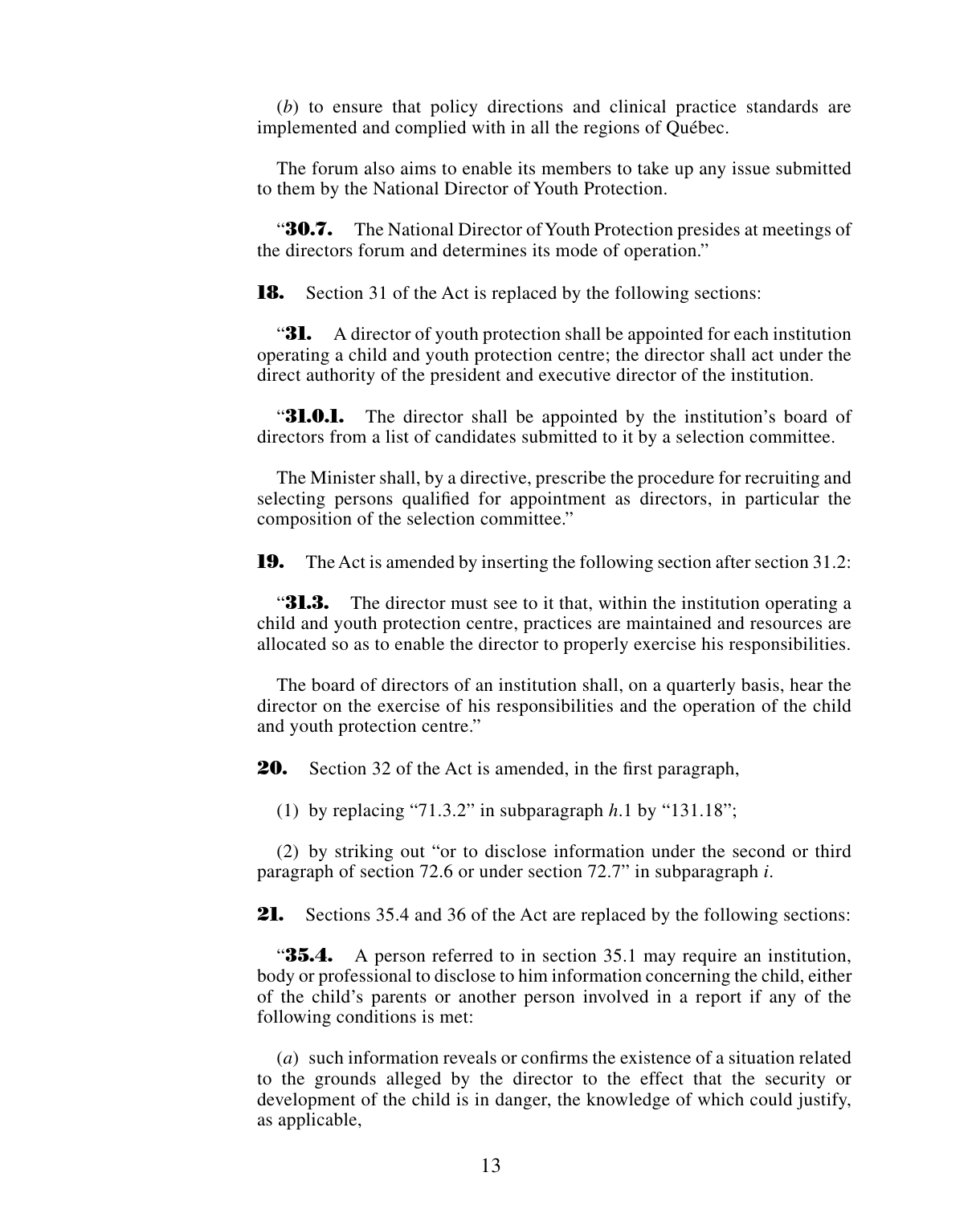(1) accepting the report for evaluation,

(2) deciding whether the security or development of the child is in danger or remains so, or

(3) deciding as to the directing of the child, or

(*b*) such information makes it possible to confirm or deny the existence of a situation that, if proven, would justify reviewing the child's situation, where events that have occurred since the decision made regarding whether the security or development of the child is in danger, and of which the person has become aware, constitute grounds to believe that the situation exists.

A person referred to in section 35.1 may also,

(*a*) if the person considers it necessary to ensure the protection of a child with regard to whom that person has accepted a report, enter, at any reasonable time or at any time during an emergency, a facility maintained by an institution or premises kept by a body or in which a professional practises their profession to examine on-site the record of the child and make copies of it;

(*b*) if so authorized by the tribunal, examine on-site, in a facility maintained by an institution or in premises kept by a body or in which a professional practises their profession, the record of a parent or of another person involved in a report that is necessary to ensure the protection of a child; and

(*c*) require from a person who has knowledge of any information or record referred to in this section the explanations needed to understand that information or the information contained in the record.

Any person having custody, possession or control of a record or knowledge of information referred to in this section shall make them available to the person referred to in section 35.1 and facilitate that person's examination of the record or information.

The first, second and third paragraphs apply even to persons who are bound by professional secrecy, except advocates and notaries.

**36.** A person referred to in section 35.1 may obtain from the office of the Superior Court a copy of a judgment or a pleading in a family matter that concerns a child who is the subject of a report."

**22.** Section 36.1 of the Act is amended by inserting ", 35.4" after "35.3".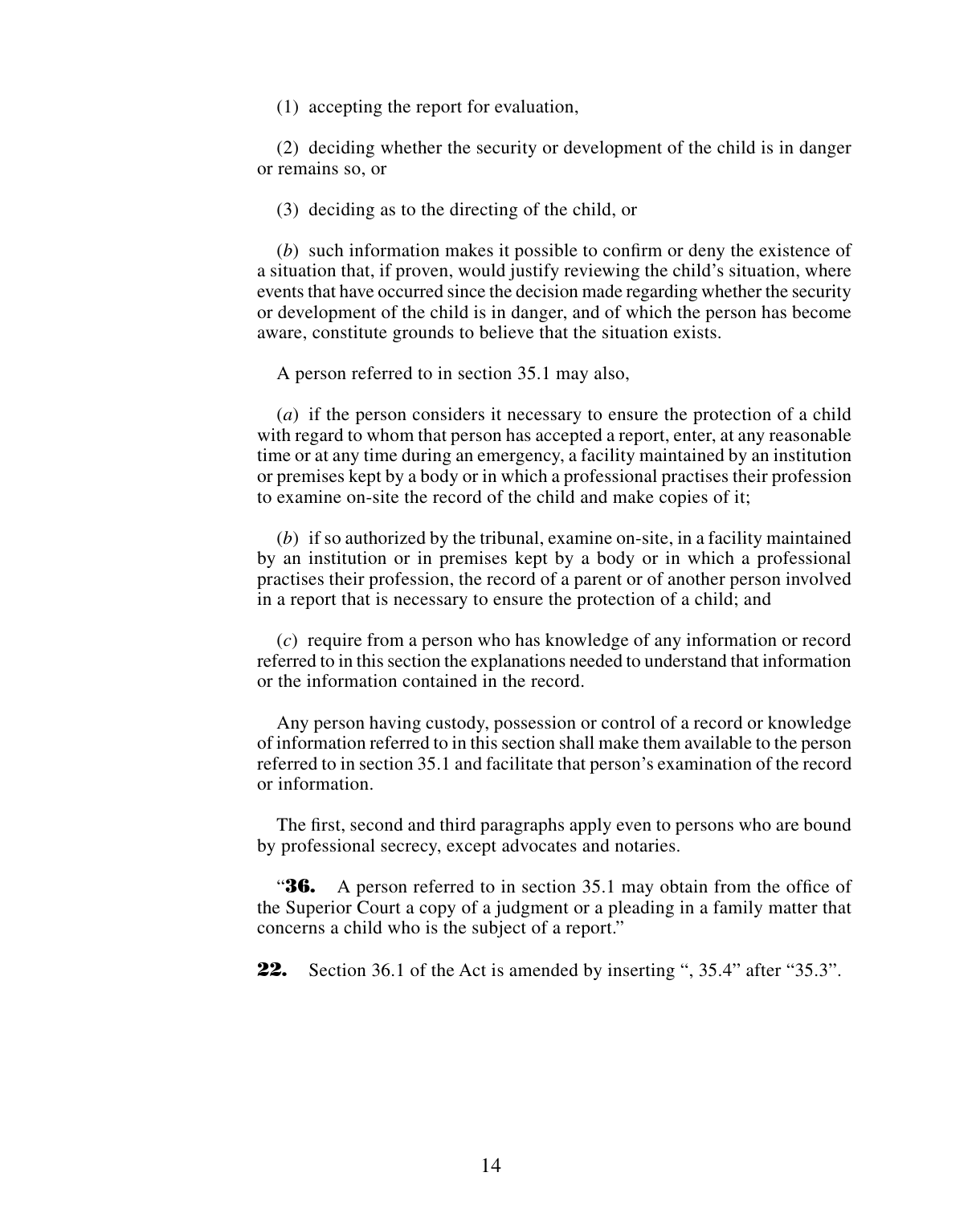**23.** Sections 37.4 and 37.4.1 of the Act are replaced by the following sections:

"**37.4.** If the director or the tribunal decides that the security or development of the child is in danger, the director must keep the information contained in the child's record until he has reached 43 years of age, even if the director or the tribunal subsequently decides that the security or development of the child is no longer in danger.

**37.4.1.** When the tribunal appoints a tutor to the child and the director puts an end to his intervention in respect of that child in accordance with section 70.2, the director must keep the information in the child's record until the child has reached 43 years of age."

**24.** Section 37.4.2 of the Act is amended by striking out "the first" paragraph of".

**25.** Section 37.4.3 of the Act is amended

- (1) in the first paragraph,
- (*a*) by inserting "before the child reaches 18 years of age," after "may,";
- (*b*) by replacing "the child's" by "that child's";
- (2) by striking out the second paragraph.

**26.** The Act is amended by inserting the following sections after section 37.4.3:

"**37.4.4.** Psychosocial support services are to be offered to the person 14 years of age or over who accesses the information in his record.

These services are to be offered by an institution operating a child and youth protection centre.

"**37.4.5.** The child may, from the moment he reaches 25 years of age and subject to the application of section 37.4.3, request an institution operating a child and youth protection centre to destroy the information contained in his record."

**27.** Division III of Chapter III of the Act, comprising sections 37.5 to 37.7, is repealed.

**28.** Section 39 of the Act is amended by striking out the fourth and fifth paragraphs.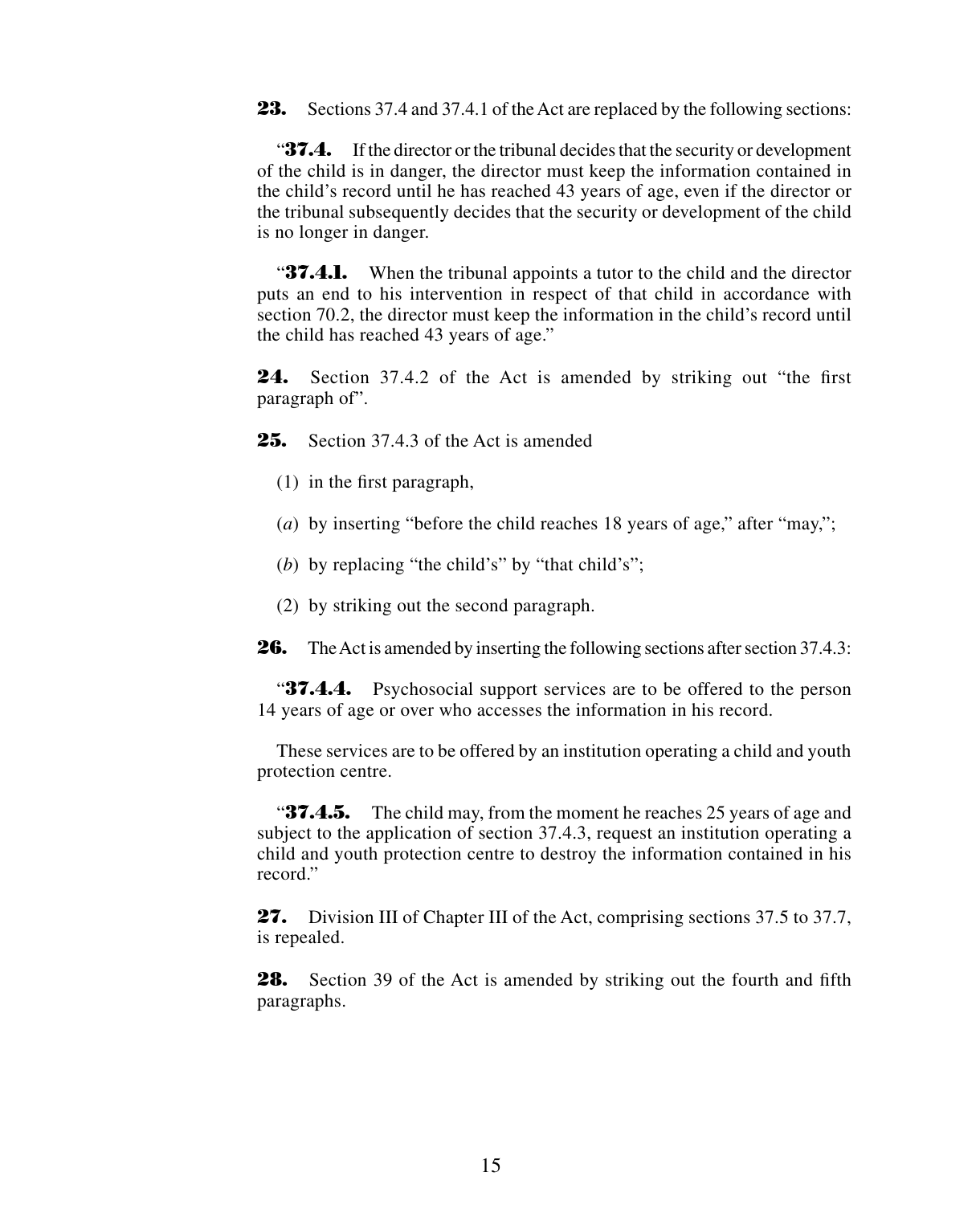**29.** The Act is amended by inserting the following sections after section 39.1:

"**40.** The person who reported a child's situation under section 39 may communicate to the director any relevant information relating to the report about the child's situation, with a view to ensuring the child's protection.

The same applies to the person who, in the practice of a profession or the performance of a duty referred to in the first paragraph of that section, was involved in making such a report.

"**41.** The first and second paragraphs of section 39 and section 40 apply even to persons who are bound by professional secrecy, except advocates and notaries who, in the practice of their profession, receive information concerning a situation described in section 38 or 38.1."

**30.** Section 43 of the Act is amended by inserting ", 40" after "section 39".

**31.** Section 44 of the Act is amended by inserting ", 40" after "section 39".

**32.** Section 45.1 of the Act is replaced by the following section:

**45.1.** The director must inform the person who reported the situation of his decision to accept the report or not for evaluation."

**33.** Section 53 of the Act is amended by replacing "two" in the first paragraph by "three".

**34.** The Act is amended by inserting the following section after section 57.2.1:

"**57.2.2.** With a view to a child's transition to adulthood, the director who intervenes in respect of that child must, in the year before the child reaches 18 years of age, inform him of the support services offered by persons, institutions or bodies.

The director must meet with the child and the staff of the service provider concerned if the child consents to it."

**35.** Section 62.1 of the Act is amended by adding the following paragraph at the end:

"With a view to preparing the child for the transition to adulthood, the director or the person so authorized may, in the last six months of such an order ending when the child reaches the age of majority, authorize the child to stay for extended periods in an environment referred to in the second paragraph or in another environment provided for in the intervention plan."

**36.** Division V of Chapter IV of the Act, comprising section 65, is repealed.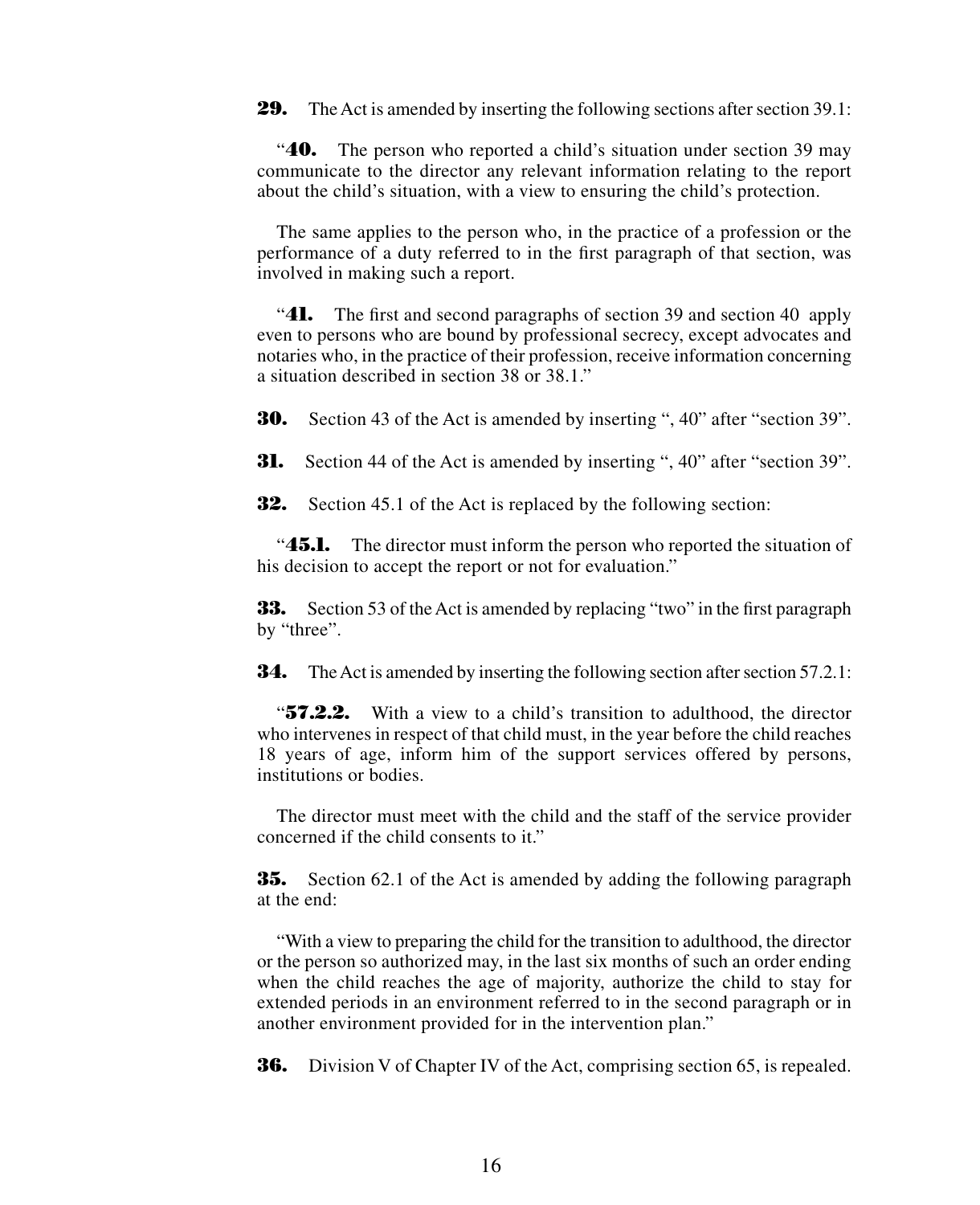**37.** Division VII.1 of Chapter IV of the Act, comprising sections 71.3.1 to 71.3.3, is repealed.

**38.** Section 72.6 of the Act is amended

(1) in the first paragraph,

(*a*) by inserting "including a foster family, or to any" after "any person,";

(*b*) by inserting "or well-being" after "protection";

(2) by inserting the following subparagraph after subparagraph 2 of the second paragraph:

 $(2.1)$  to a police force, where the disclosure is necessary to ensure the safety of a child present on the scene of a police intervention, other than that relating to the application of this Act;".

**39.** Section 72.6.0.1 of the Act is repealed.

**40.** Section 72.6.1 of the Act is amended by replacing "71.3.2" in the first paragraph by "131.18".

**41.** Section 72.7 of the Act is amended by replacing "exercising a responsibility in respect of the child concerned" in the first paragraph by "called on to cooperate with the director, including an institution or body that ensures the coordination of the concerted intervention with regard to the reported situation".

**42.** Section 72.9 of the Act is amended by replacing the fourth paragraph by the following paragraph:

"Subject to the time periods prescribed in sections 37.1 to 37.3 and 37.4.3, the information entered in the register must be kept until the child has reached 18 years of age."

**43.** Section 76 of the Act is amended

(1) by inserting "originating" before "application" in the introductory clause of the first paragraph;

(2) by striking out "However," in the second paragraph.

**44.** The Act is amended by inserting the following section after section 76.1:

*476.2.* Every application for an order under section 76.1 must be notified to the parties or their advocate, as the case may be, at least one day before it is to be presented.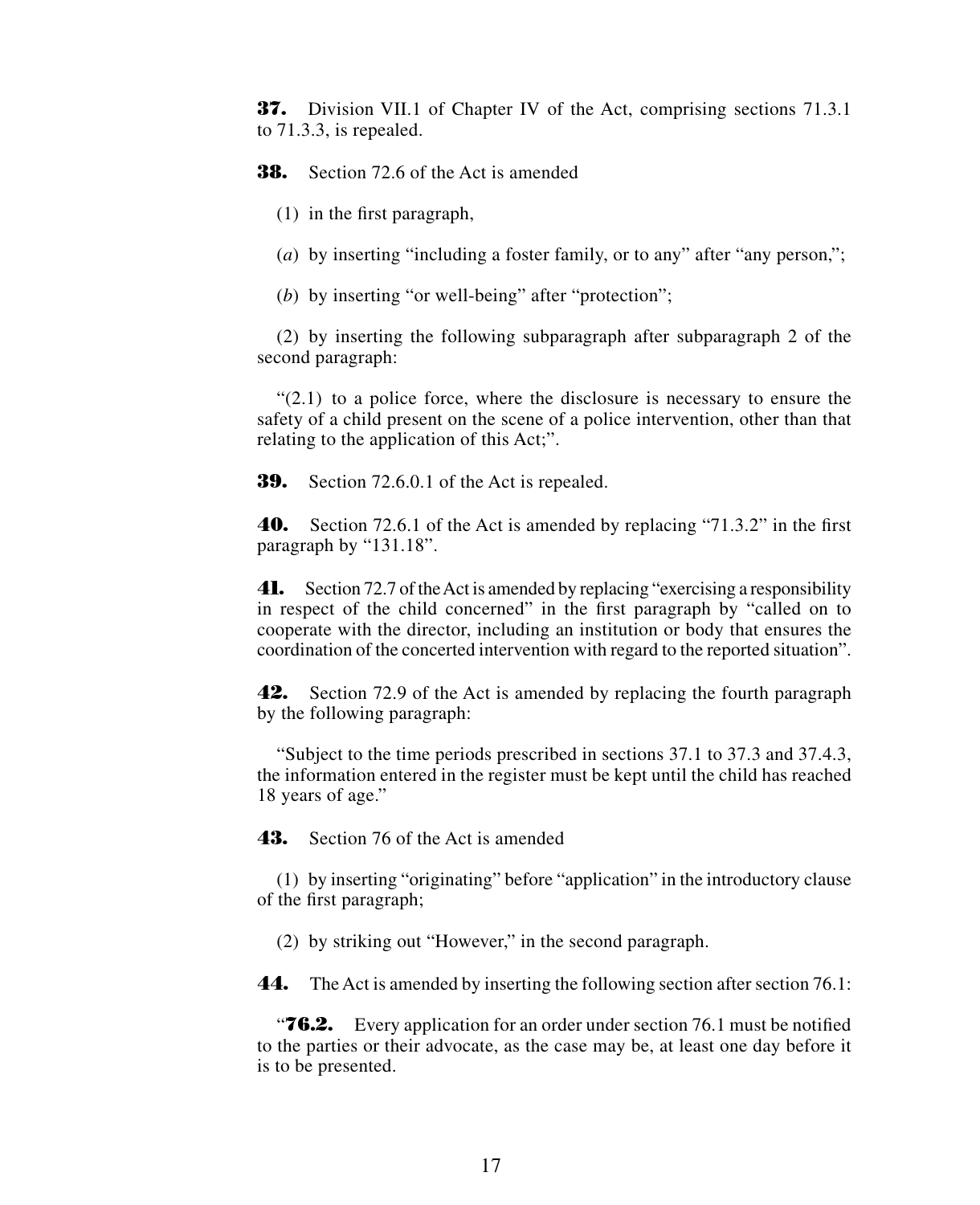In addition to stating the date, time and place the application will be presented, the notice states the facts justifying the intervention of the tribunal and any conclusions sought.

The notice is submitted in person or by way of any appropriate technological means that ensures its confidentiality.

The tribunal may shorten the time prescribed in the first paragraph where the application seeks to change the living environment of a child in accordance with subparagraphs *e*, *e*.1, *g* or *j* of the first paragraph of section 91."

**45.** Section 76.3 of the Act is replaced by the following section:

**76.3.** At any time, including after a settlement conference, the parties to the proceedings may submit a draft agreement or a settlement to the tribunal or to the judge who presided over the settlement conference.

The draft agreement or settlement submitted under the first paragraph may have been reached with only one of the parents where the other parent is unable to express his will, cannot be found despite serious efforts to locate him, or where the latter, having not, in fact, assumed responsibility for the care, maintenance and education of the child, abstains from becoming involved owing to indifference.

The tribunal may order the parties to put any draft agreement or settlement in writing and to file it."

**46.** Section 78 of the Act is amended by adding the following paragraphs at the end:

"In addition, it must see to it that an advocate is specifically assigned to represent and counsel only the child.

The parties are required to cooperate so that the child's advocate may have access to his client, in compliance with the advocate's right to professional secrecy.

The tribunal may order any measure aimed at ensuring compliance with this section."

**47.** Sections 80 and 81.1 of the Act are repealed.

**48.** Section 84.2 of the Act is amended

(1) by replacing "three working days" in the first paragraph by "five days";

(2) by inserting the following paragraph after the first paragraph:

"The first paragraph applies to the filing of a psychosocial report referred to in section 86, except as regards the time period which is to be 10 days."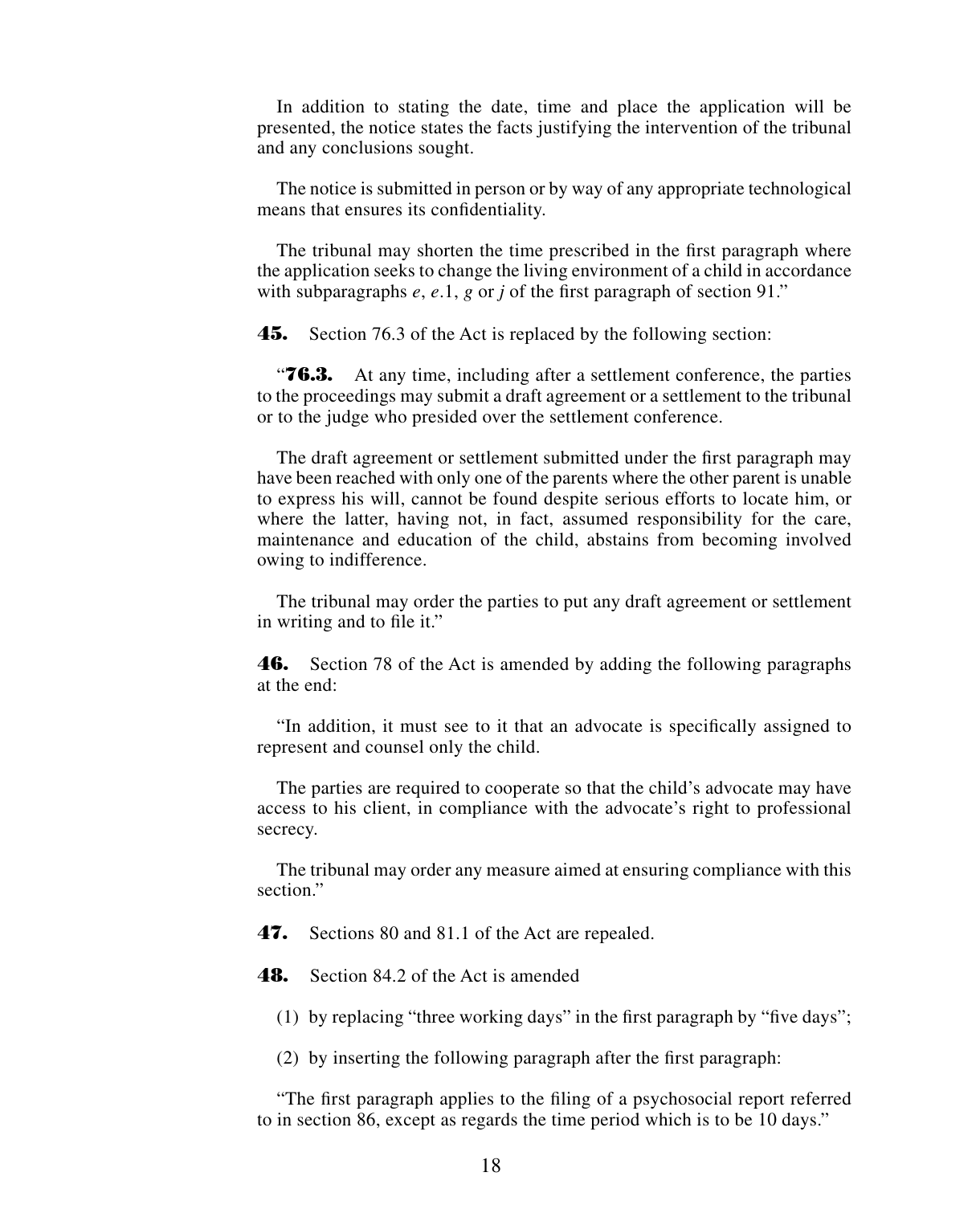## **49.** Section 86 of the Act is amended

(1) by replacing "of the director's analysis of the child's social situation" in the first paragraph by "of the director's psychosocial report relating to the child's situation";

(2) by replacing the second and third paragraphs by the following paragraph:

"The report describes the elements that are necessary or relevant to assist the tribunal in assessing the child's situation and in determining whether or not the security or development of the child is in danger or remains in danger."

**50.** Section 87 of the Act is replaced by the following section:

"**87.** The director may, at his discretion, or must, if the tribunal so requires, attach to the psychosocial report referred to in section 86 a psychological or medical assessment of the child or a member of his family or any other relevant expert evaluation.

The parents of the child or the child himself, if he is 14 years of age or over, may refuse to undergo any assessment or expert evaluation. The parents of a child under 14 years of age may refuse for the child. Any refusal shall be recorded in a notice sent to the tribunal.

However, neither the parents or the child shall refuse to undergo an assessment or expert evaluation ordered by the tribunal and relating to a situation involving psychological ill-treatment, sexual abuse or physical abuse or the risk of such ill-treatment or abuse within the meaning of subparagraphs  $c, d$ or *e* of the second paragraph of section 38.

A child 14 years of age or over may give his consent alone to undergo an assessment or expert evaluation.

The cost of the assessment or expert evaluation shall be at the expense of the institution operating the child and youth protection centre.

Where the assessment or expert evaluation is disputed, the tribunal may require the director to produce a new one and determine who is to pay the related costs."

**51.** Section 88 of the Act is amended

(1) by replacing "of a study, assessment or expert opinion contemplated in section 86" and "such study, assessment or expert opinion" in the first paragraph by "of a psychosocial report referred to in section 86 or of a psychological or medical assessment referred to in section 87" and "such report or assessement", respectively;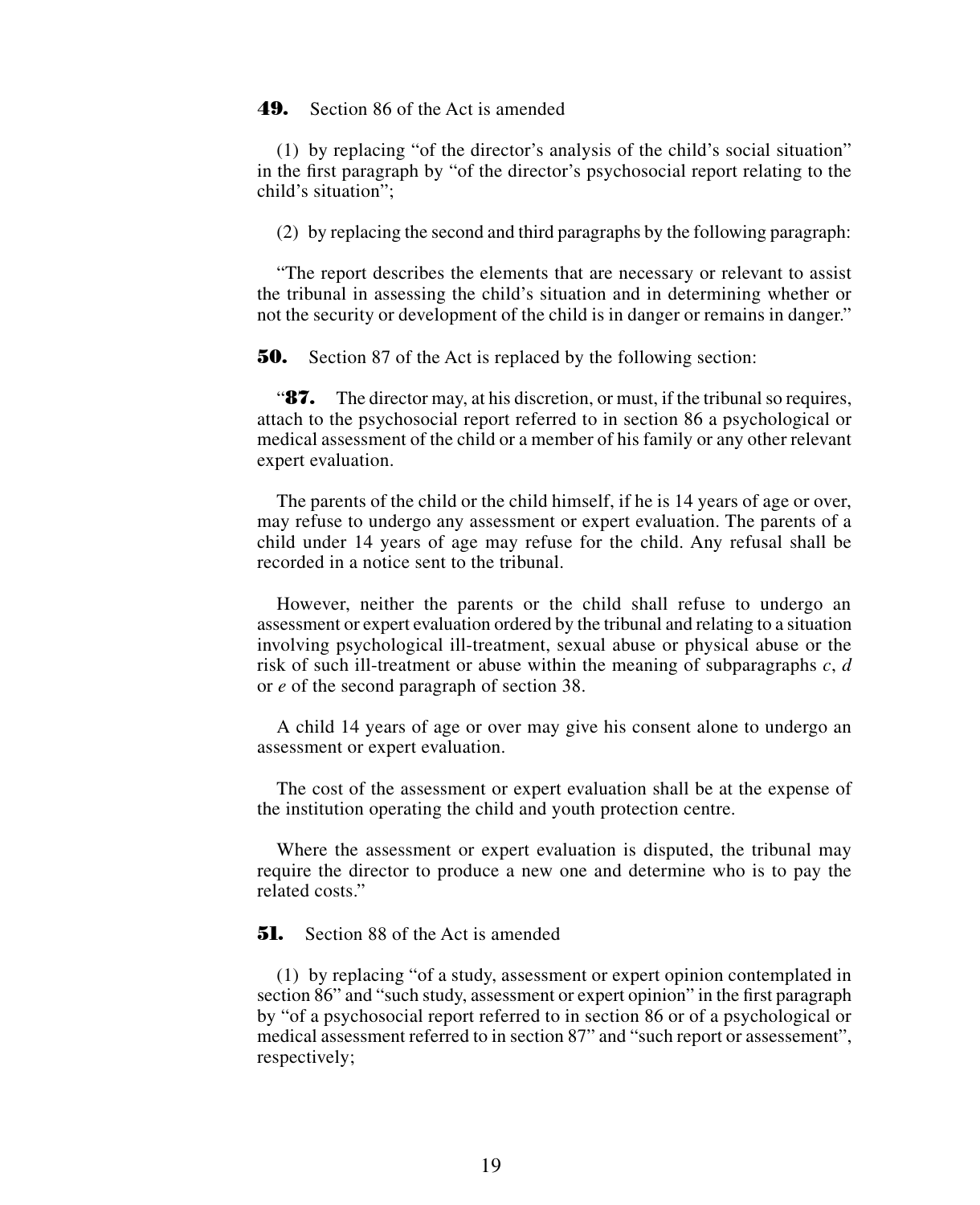(2) by replacing the second and third paragraphs by the following paragraphs:

"However, where the director is of the opinion that the contents should not be communicated to the child, the tribunal may, by exception, prohibit the transmission of it.

The tribunal must ensure that the advocate representing the child is given the opportunity to examine the report or assessment and to ultimately dispute it."

**52.** Section 94.1 of the Act is amended by replacing "11.2 and 11.2.1" by "9.1 and 9.2".

**53.** Section 95.0.1 of the Act is amended by striking out the third paragraph.

**54.** The Act is amended by inserting the following chapter after section 131:

## "**CHAPTER V.1**

#### "PROVISIONS SPECIFIC TO INDIGENOUS PEOPLE

## "**DIVISION I**

## "INTRODUCTORY PROVISIONS AND GENERAL PRINCIPLES

"**131.1.** The provisions of this chapter are aimed at adapting the other provisions of this Act to the Indigenous people, taking into account historical, social and cultural factors that are specific to them. They also aim to foster

- (*a*) a holistic approach;
- (*b*) cultural continuity;

(*c*) the responsibility of each community in respect of its children and families;

(*d*) the priority intervention of providers offering health services and social services to the community to prevent the situation of an Indigenous child from being taken in charge by the director; and

(*e*) the relationships of the child with multiple persons who are important to him.

"**131.2.** For the purposes of this chapter, an Indigenous organization in an urban environment that is present in the territory served by the institution operating a child and youth protection centre for which the director works is considered a provider offering health services and social services to the community.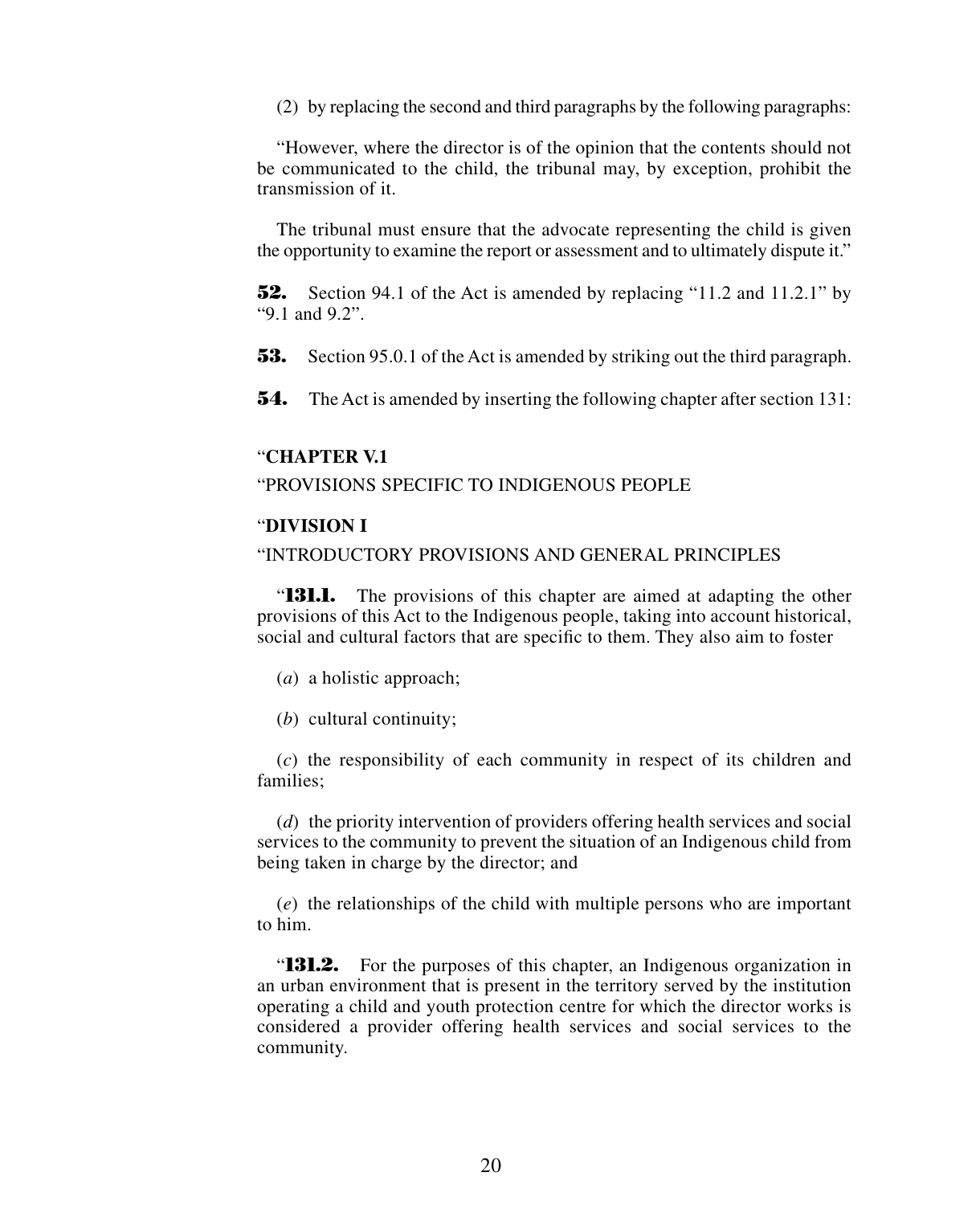"**131.3.** Every decision made under this Act in respect of an Indigenous child and any other intervention concerning him made under this Act must foster the cultural continuity of that child.

Institutions, bodies and persons having responsibilities towards a child under this Act and persons called upon to make such decisions shall consider, as one of the possible interventions to be made in respect of the child and his parents, having recourse to the available customary and traditional care, if made aware of it.

"**131.4.** In determining the interest of an Indigenous child, in addition to the factors listed in the second paragraph of section 3, the following factors must be taken into consideration:

(*a*) the culture of the child's Indigenous community, including the language, customs, traditions and spirituality;

(*b*) the child's relationships with his extended family and members of that community;

(*c*) the child's access to the territory surrounding that community and other places that its members frequent; and

(*d*) the sociohistorical traumas of Indigenous people and their socioeconomic conditions.

"**131.5.** Where an Indigenous child must, under this Act, be entrusted to an alternative living environment, the living environment chosen must be the one that, considering the interest of that child, is suitable for him in the following order of priority:

(*a*) the child's extended family;

(*b*) members of his community;

(*c*) members of a different community of the same nation as the child's nation;

(*d*) members of a nation other than the child's nation; or

(*e*) any other environment.

The director must enter in the child's record the reasons justifying the decision made under the first paragraph.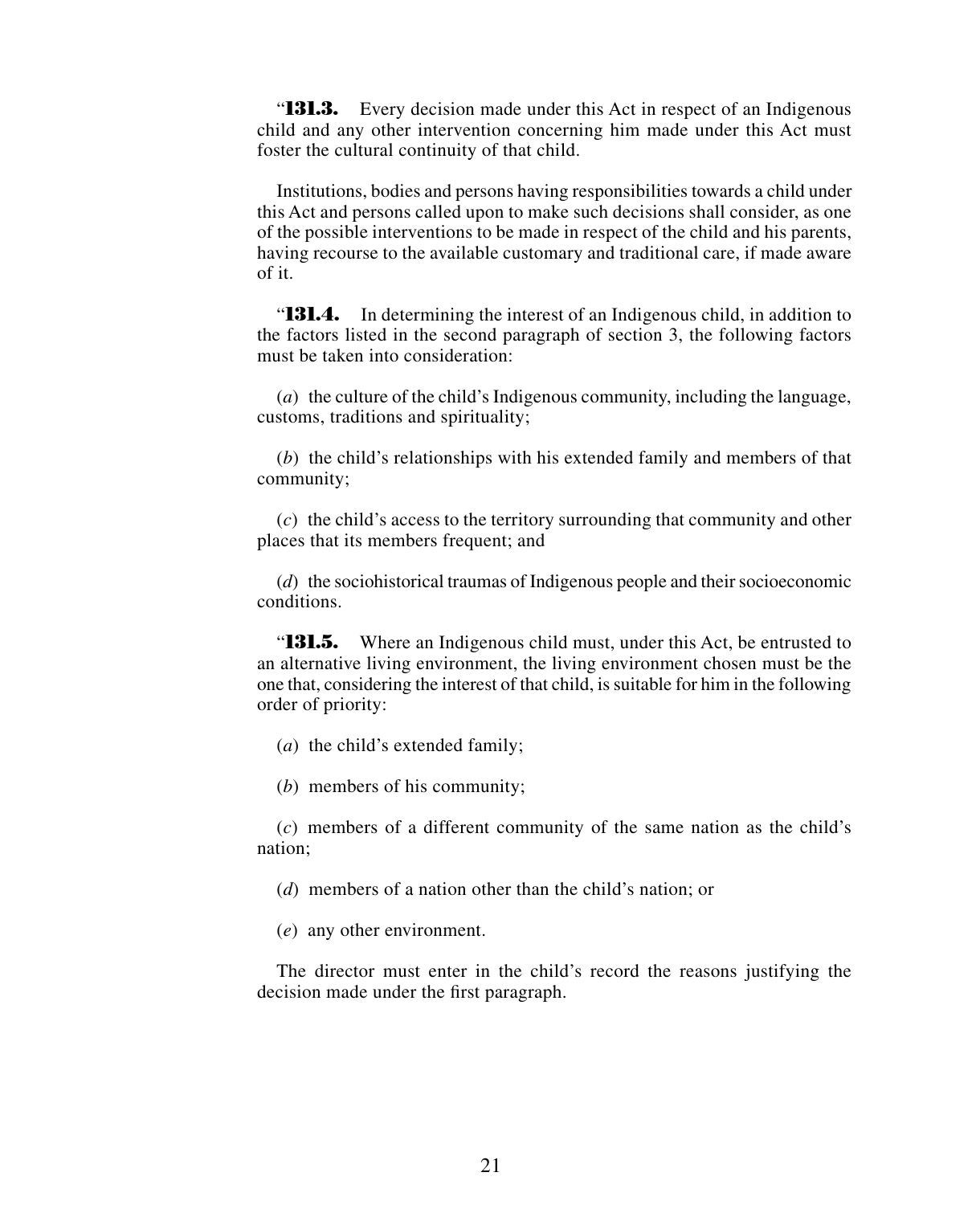#### "**DIVISION II**

#### "SOCIAL AND JUDICIAL INTERVENTION

#### "§1.—*Security and development of a child*

**131.6.** For the purposes of section 38.2, any decision concerning a report for a situation of neglect or a serious risk of neglect in respect of an Indigenous child must take into consideration, in particular, the following factors:

(*a*) the measures taken by the parents to meet the child's fundamental needs and the cooperation offered to the providers offering health services and social services to the community, and

(*b*) the service providers' ability to support the parents in the exercise of their responsibilities and to help meet those needs.

#### "§2.—*Cooperation*

"**131.7.** From the time an Indigenous child becomes the subject of a report and at each stage of the director's intervention concerning him, the director shall reach out to the providers offering health and social services to the community for information regarding

(*a*) the situation of the child, of his parents and of the other members of his family, and

(*b*) the services that those providers are able to provide to them.

The director shall see to obtaining the providers' cooperation; he acts in concert with those providers willing to cooperate with him, to ensure that their services are coordinated.

"**131.8.** Despite section 72.5, as soon as an Indigenous child must be removed from his family environment to be entrusted to an alternative living environment, the director must inform the person responsible for youth protection services in the community of the child's situation. In the absence of such a person, the director shall inform the person who assumes a role in matters of child and family services within the community. The director shall then solicit the cooperation of the person informed of the child's situation in order to foster the cultural continuity of that child and, as far as possible, ensure that the child is entrusted to a member of his extended family or to a person belonging to his community or nation.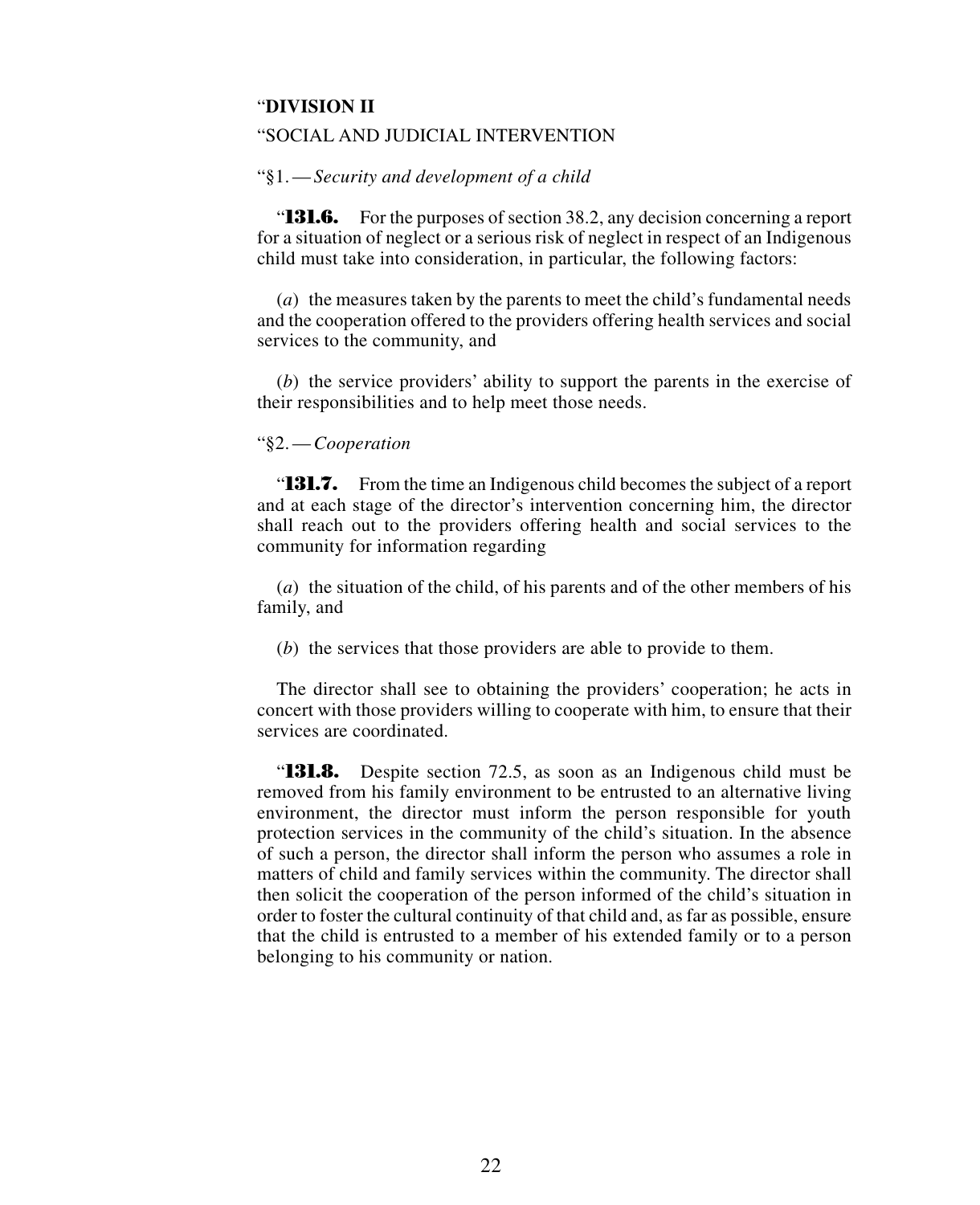#### "§3.—*Family council*

"**131.9.** In the following cases, the director shall inform the parents of an Indigenous child, and the child if he is 14 years of age or over, of the possibility of forming a family council:

(*a*) a provisional agreement set out in Division II.1 of Chapter IV has been reached;

(*b*) it has been decided by the director, in accordance with section 51, that the security or development of the child is in danger; and

(*c*) prior to the review of the child's situation in accordance with section 57 or 57.1.

The council is formed in accordance with Indigenous custom or practice. Where such a council is not formed, the director forms it if the parents and the child, if applicable, request it; he then solicits the cooperation of the community or of an Indigenous organization in an urban environment.

The director is not bound by the obligations set out in the first and second paragraphs in the cases where a family council has already been formed.

For the purposes of this chapter, a family council also includes any other similar authority.

"**131.10.** The role of the family council is, in particular, to submit observations to the director in respect of a modification or extension of the provisional agreement beyond 30 days and to make proposals concerning

(*a*) the measures to put an end to a situation in which the security or development of a child is in danger;

(*b*) the measures aimed at ensuring continuity of care and the stability of the child's relationships and of his living conditions; and

(*c*) the customary or traditional care appropriate to the child's situation.

"**131.11.** Before modifying or extending a provisional agreement beyond 30 days and before deciding whereto the Indigenous child is to be directed or if his situation is to be revised, the director shall solicit the observations of the family council or its proposals, as the case may be, unless he has already received them.

The director is not bound to do so if he considers that the time necessary to obtain the observations or the proposals may result in danger to the security or development of the child.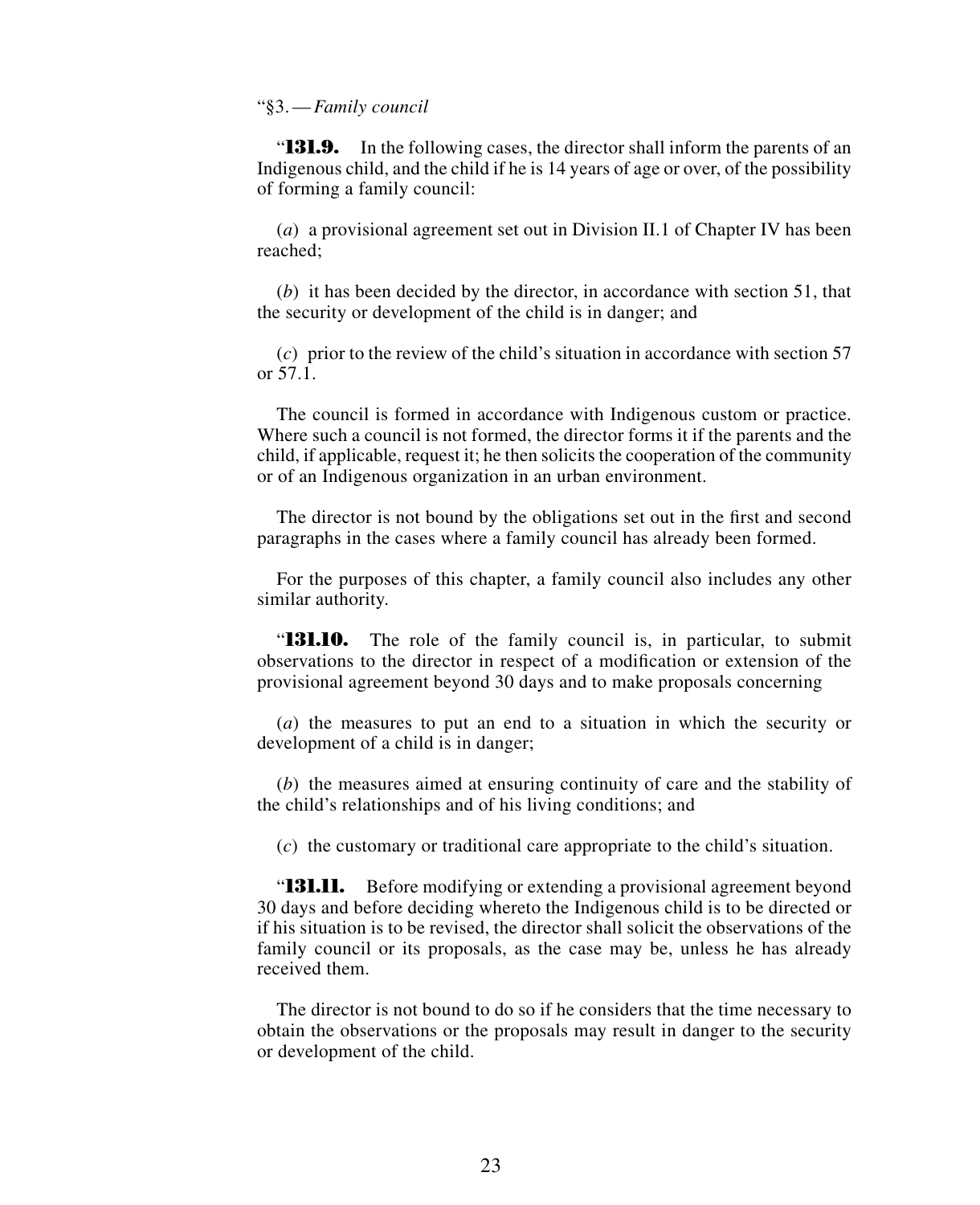"**131.12.** The total period for which an Indigenous child may be entrusted to an alternative living environment is not limited by sections 53.0.1 and 91.1 if a family council has been formed.

"**131.13.** Where a family council has been formed, the director may review the case of the child at any time other than the time at which he is required to conduct such a review under section 57, if he considers it appropriate or if the council so requests.

## "§4.—*Consecutive agreements on voluntary measures*

"**131.14.** Subject to section 131.12, consecutive agreements on voluntary measures referred to in subdivision 3 of Division III of Chapter IV may exceed the three-year term provided for in section 53 if they concern an Indigenous child.

#### "§5.—*Judicial intervention*

"**131.15.** A person responsible for the youth protection services of an Indigenous community or, in the absence of such a person, the person who assumes a role in matters of child and family services within an Indigenous community or the representative designated by such a community may, in the course of a proceeding concerning an Indigenous child belonging to that community, testify or submit observations, including in writing, before the tribunal, and may, for those purposes, be assisted by an advocate.

The observations mentioned in the first paragraph may cover, in particular the culture, history and traditions of the community, the characteristics of the Indigenous child's living environment and the various services available to the child and his family.

Except in the case of an application under section 47, the director must, as soon as possible, inform the person responsible for the youth protection services of an Indigenous community or, in the absence of such a person, the person who assumes a role in matters of child and family services within an Indigenous community or the designated representative of the Indigenous community, of the date, time and place of the hearing of any application concerning an Indigenous child belonging to that community, of the subject of such an application and of the person's right to participate in the hearing to the extent provided for in this section.

#### "**DIVISION III**

#### "INDIGENOUS CUSTOMARY ADOPTION AND TUTORSHIP

"**131.16.** The director shall consider Indigenous customary tutorship or adoption contemplated in article 199.10 or 543.1, as applicable, of the Civil Code if he considers that either of those measures is likely to ensure the interest of the child and the respect of his rights.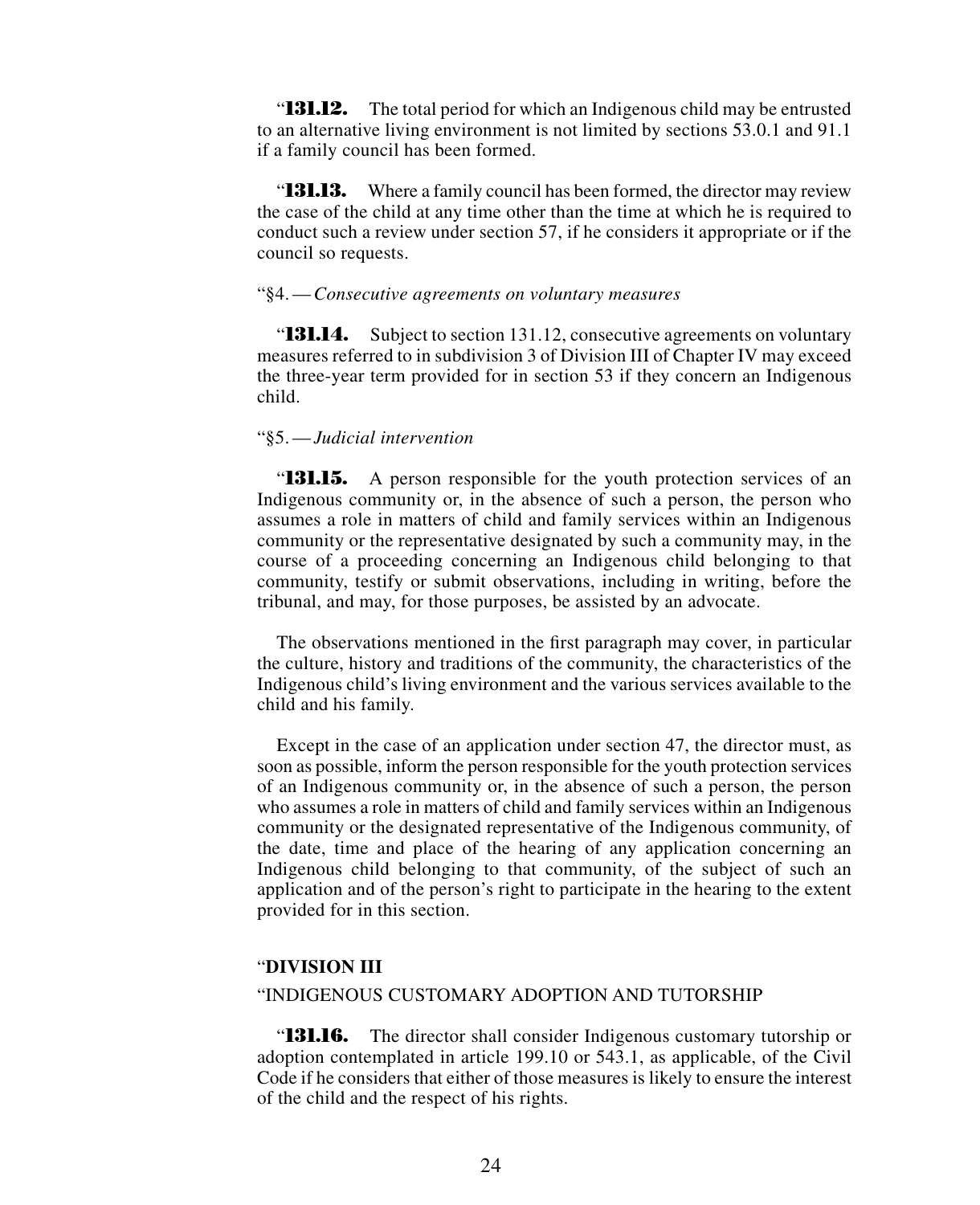**131.17.** In the case of an Indigenous customary adoption for which a new act of birth has been drawn up by the registrar of civil status under article 132 of the Civil Code, any inconsistent conclusions of an order aimed at protecting the child become inoperative on a decision of the tribunal following an application by the director, and the director shall act under section 95 on receiving a copy of the new act of birth from the registrar of civil status.

"**131.18.** From the time the child becomes the subject of a report and until the end of the director's intervention, no Indigenous customary tutorship or adoption certificate may be issued in accordance with article 199.10 or 543.1, as applicable, of the Civil Code without the opinion of the director regarding the interest of the child and the respect of his rights.

To that end, the director and the competent authority shall exchange the information needed to enable the director to give an opinion. The director must disclose the information in accordance with section 72.6.1.

The director's opinion must be in writing and give reasons.

"**131.19.** Financial assistance may, in the cases and on the terms and conditions prescribed by regulation, be granted by an institution operating a child and youth protection centre to facilitate Indigenous customary tutorship to or adoption of a child whose situation is taken in charge by a director.

## "**DIVISION IV**

#### "AGREEMENTS IN INDIGENOUS MATTERS

"**131.20.** In order to better adapt the application of this Act to Indigenous realities, the Government is authorized, subject to the applicable legislative provisions, to enter into an agreement with an Indigenous nation represented by all the band councils or the councils of northern villages of the communities making up that nation, with the Makivik Corporation, with the Cree Nation Government, with an Indigenous community represented by its band council or by the council of a northern village, with a group of communities so represented or, in the absence of such councils, with any other Indigenous group, for the establishment of a special youth protection program applicable to any child whose security or development is or may be considered to be in danger within the meaning of this Act.

The program established by such an agreement must comply with the provisions of Chapter II and of Division I of Chapter V.1 of this Act and is subject to the provisions of Division I of Chapter III thereof. In particular, the powers provided for in section 26 may be exercised with respect to the record relating to the case of a child to whom such an agreement applies.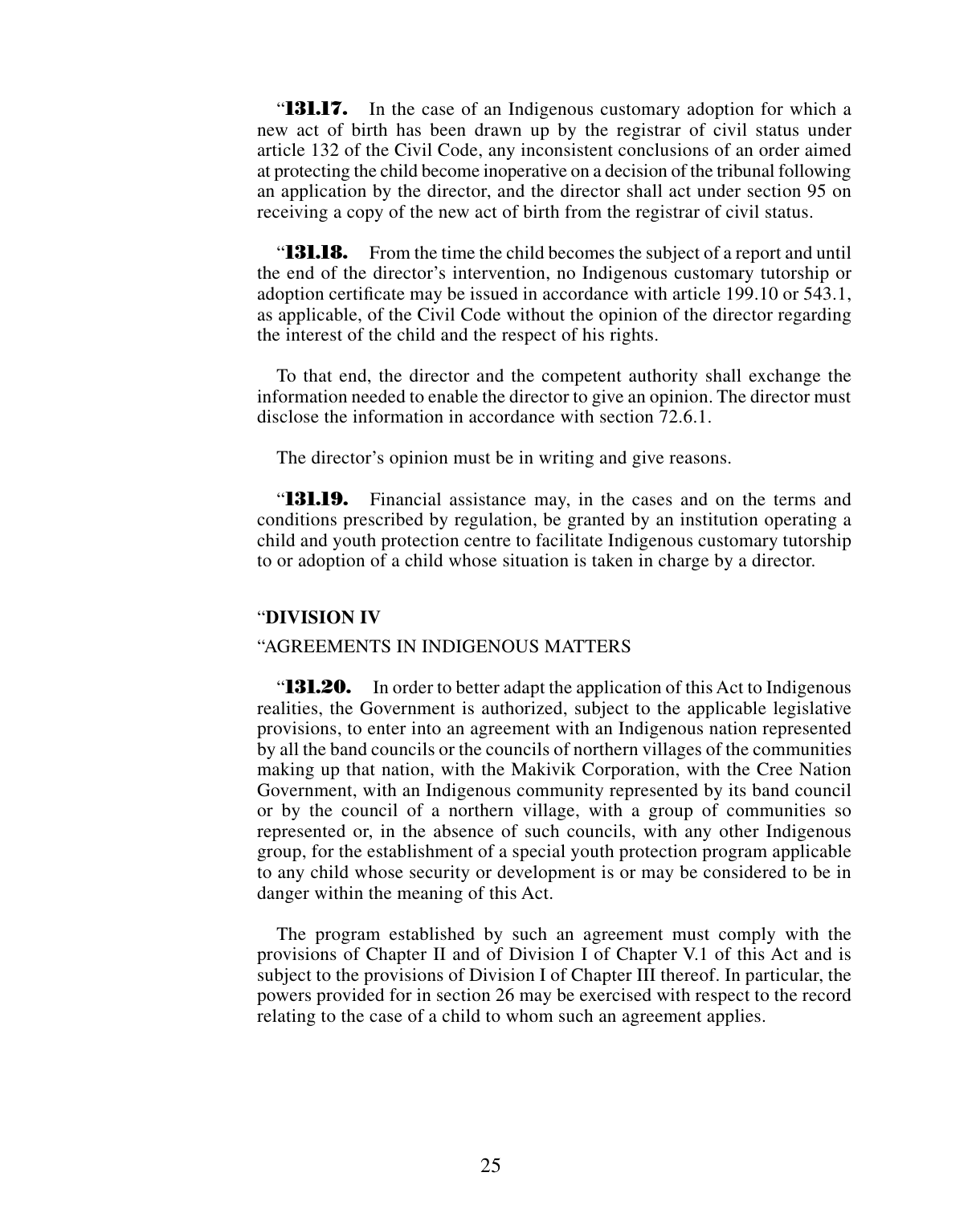The agreement shall specify the persons to whom it applies and define the territory in which the services are to be organized and provided. It shall identify the persons or authorities that will be entrusted with exercising, with full authority and independence, all or part of the responsibilities assigned to the director, and may provide, as regards the exercise of the entrusted responsibilities, procedures different from those provided for in this Act. The agreement shall contain provisions determining the manner in which a situation is to be taken in charge by the youth protection system provided for in this Act.

The agreement shall also provide measures to evaluate its implementation, and specify the cases, conditions and circumstances in which the provisions of the agreement cease to have effect.

To the extent that they comply with the provisions of this section, the provisions of an agreement shall have precedence over any inconsistent provision of this Act and, as regards the organization and provision of services, of the Act respecting health services and social services (chapter S-4.2) or of the Act respecting health services and social services for Cree Native persons (chapter S-5).

The Cree Board of Health and Social Services of James Bay covered by the Act respecting health services and social services for Cree Native persons must be a party to the agreement entered into with the Cree Nation Government.

Any agreement entered into under this section shall be tabled in the National Assembly within 15 days of being signed, or, if the Assembly is not sitting, within 15 days of resumption. It shall also be published in the *Gazette officielle du Québec*.

"**131.21.** For the purposes of this Act, the person or the authority referred to in the third paragraph of section 131.20 that is entrusted with all or part of the responsibilities assigned to the director is, where exercising those responsibilities, considered that director unless the agreement entered into under that section provides otherwise.

"**131.22.** When the director intervenes in a living environment to which an Indigenous child covered by an agreement entered into under section 131.20 is entrusted, he shall notify the persons or authorities of that child's Indigenous community who are entrusted, if applicable, with all or part of the responsibilities assigned to the director within the framework of that agreement.

The person or authority thus notified of the director's intervention may require that the director send him the information specified by that person or authority, provided such information is necessary for the exercise of his duties. If the director holds any such information, he sends it as soon as possible, despite section 72.5.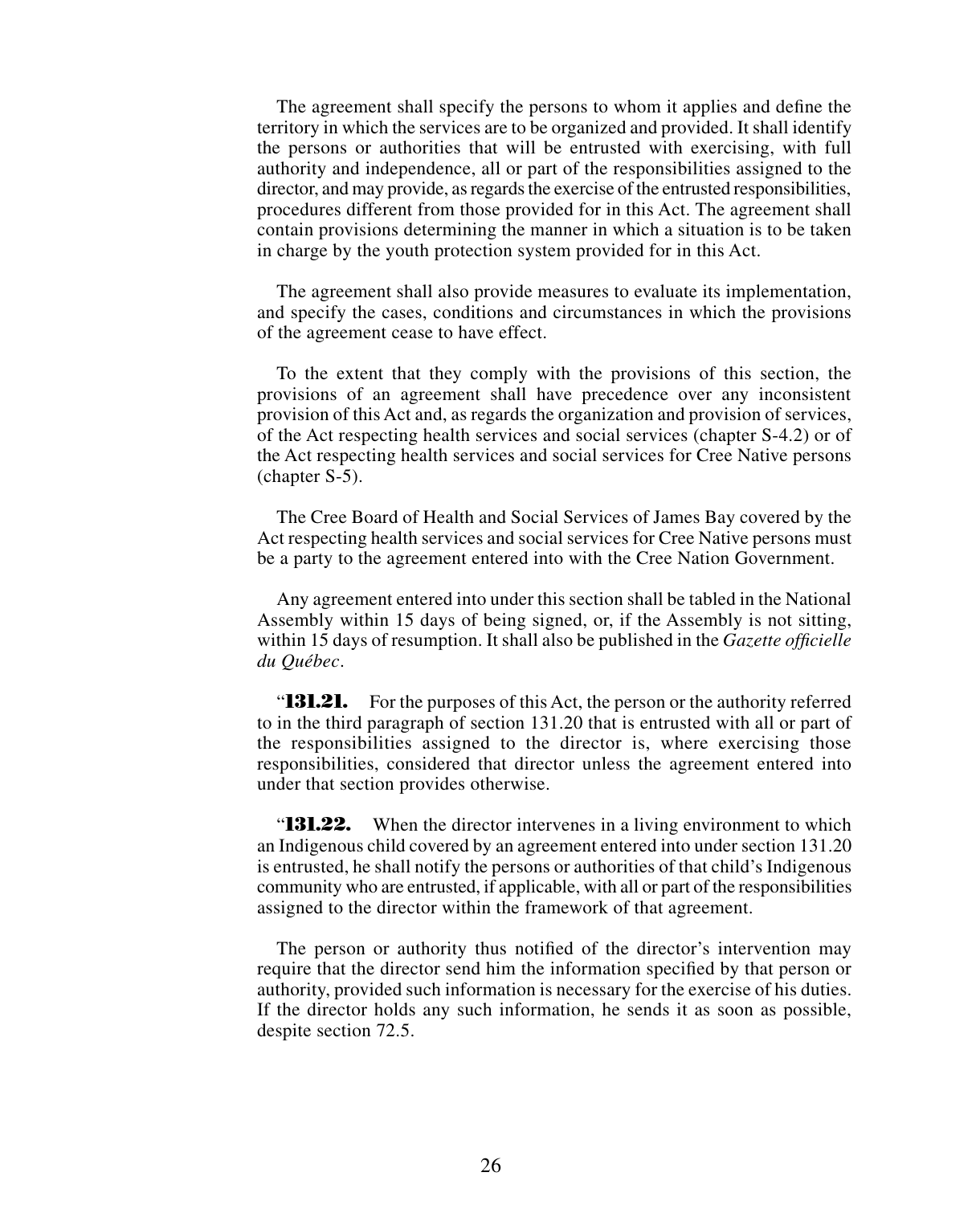"**131.23.** In order to foster the cultural continuity of Indigenous children and the involvement of Indigenous communities in the decision-making and choice of measures concerning those children, an institution operating a child and youth protection centre may enter into an agreement with an Indigenous community represented by its band council or by the northern village council or with a group of communities so represented, which stipulates that such a community or such a group is to recruit and evaluate, in keeping with the general criteria determined by the Minister, persons able to take in one or more children who are members of the community and who are entrusted to them under this Act.

Such an agreement may also stipulate any other responsibility of the community or group in relation to these persons' activities, in accordance with ministerial policy directions.

"**131.24.** Whenever this Act provides that a child may be entrusted to a foster family, the child who is Indigenous may also be entrusted to a person or persons whose activities are under the responsibility of an Indigenous community or a group of communities with whom an institution operating a child and youth protection centre has entered into an agreement under section 131.23 in respect of such activities or with whom the Government has entered into an agreement under section 131.20 which includes such activities.

Those persons are then considered to be foster families for the purposes of this Act.

"**131.25.** An institution operating a child and youth protection centre may, for the same purposes as those mentioned in section 131.23, enter into an agreement with an Indigenous community represented by its band council or by the northern village council or with a group of communities so represented that specifies the terms applicable to the authorizations granted by the director for the exercise of one or more of the director's exclusive responsibilities provided for in the following paragraph.

The director may, within the framework of such an agreement, authorize a person who is a staff member of the Indigenous community or group of communities, in writing and to the extent the director specifies:

(*a*) to carry out the assessment of a child's situation and living conditions as provided for in subparagraph *b* of the first paragraph of section 32, without, however, allowing that person to decide whether the security or development of the child is in danger; and

(*b*) to exercise, under the director's authority as regards clinical matters or under the authority of the person the director authorizes in writing, one or more of the responsibilities provided for in subparagraphs *b* to *e* and *h*.1 of the first paragraph of section 32.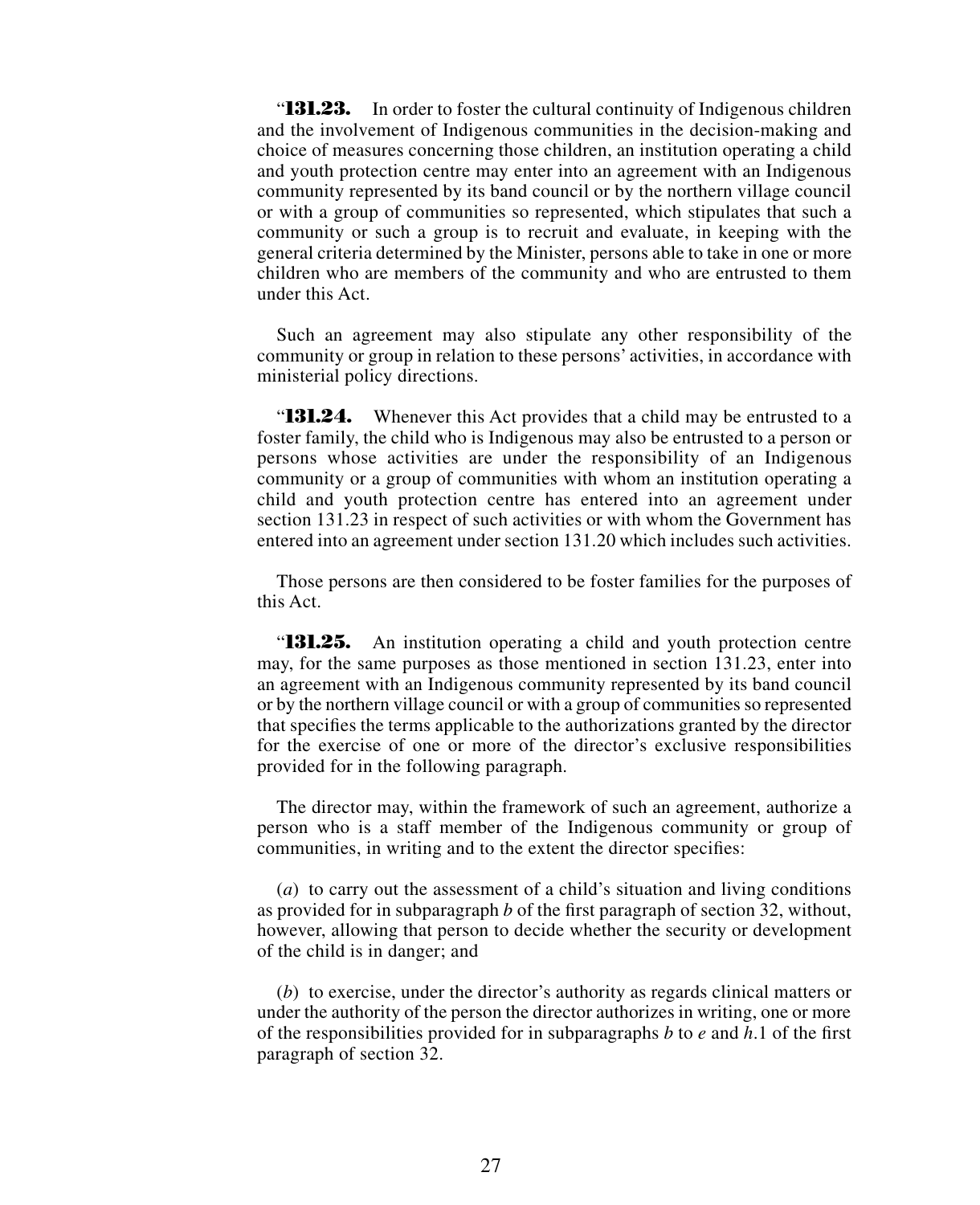Section 35 and any other section that applies to a person acting under section 32 apply to a person authorized to exercise a responsibility under this section. The director may, at any time, terminate an authorization.

"**131.26.** An institution may enter into an agreement with an Indigenous community represented by its band council or by the northern village council or with a group of communities so represented that specifies the responsibilities assigned to that community or that group relating to the granting of the financial assistance provided for in any of sections 70.3, 71.3 and 131.19."

**55.** Section 134 of the Act is amended, in the first paragraph,

(1) by replacing "37.5" in subparagraph *b* by "131.20";

(2) by inserting the following subparagraph after subparagraph *b*:

 $\mathcal{L}(b,1)$  refuse or neglect to communicate information or a record or to give explanations required under section 35.4;";

(3) by replacing "37.5" in subparagraph *d* by "131.20".

**56.** Section 156 of the Act is amended

(1) by inserting "131.15," after "131,";

(2) by inserting "or 131.17" after "section 95.0.1".

## ACT RESPECTING THE MINISTÈRE DE LA SANTÉ ET DES SERVICES SOCIAUX

**57.** Section 3 of the Act respecting the Ministère de la Santé et des Services sociaux (chapter M-19.2) is amended by adding the following paragraph at the end:

"(*p*) promote the appropriate measures to meet the needs of children and families in vulnerable situations or to prevent the security or development of a child from being in danger."

**58.** The Act is amended by inserting the following section after section 5.1:

"**5.1.1.** The Government shall appoint the National Director of Youth Protection, who shall hold a position of assistant deputy minister, to advise and assist the Minister and the Deputy Minister in the exercise of their responsibilities with regard to youth protection."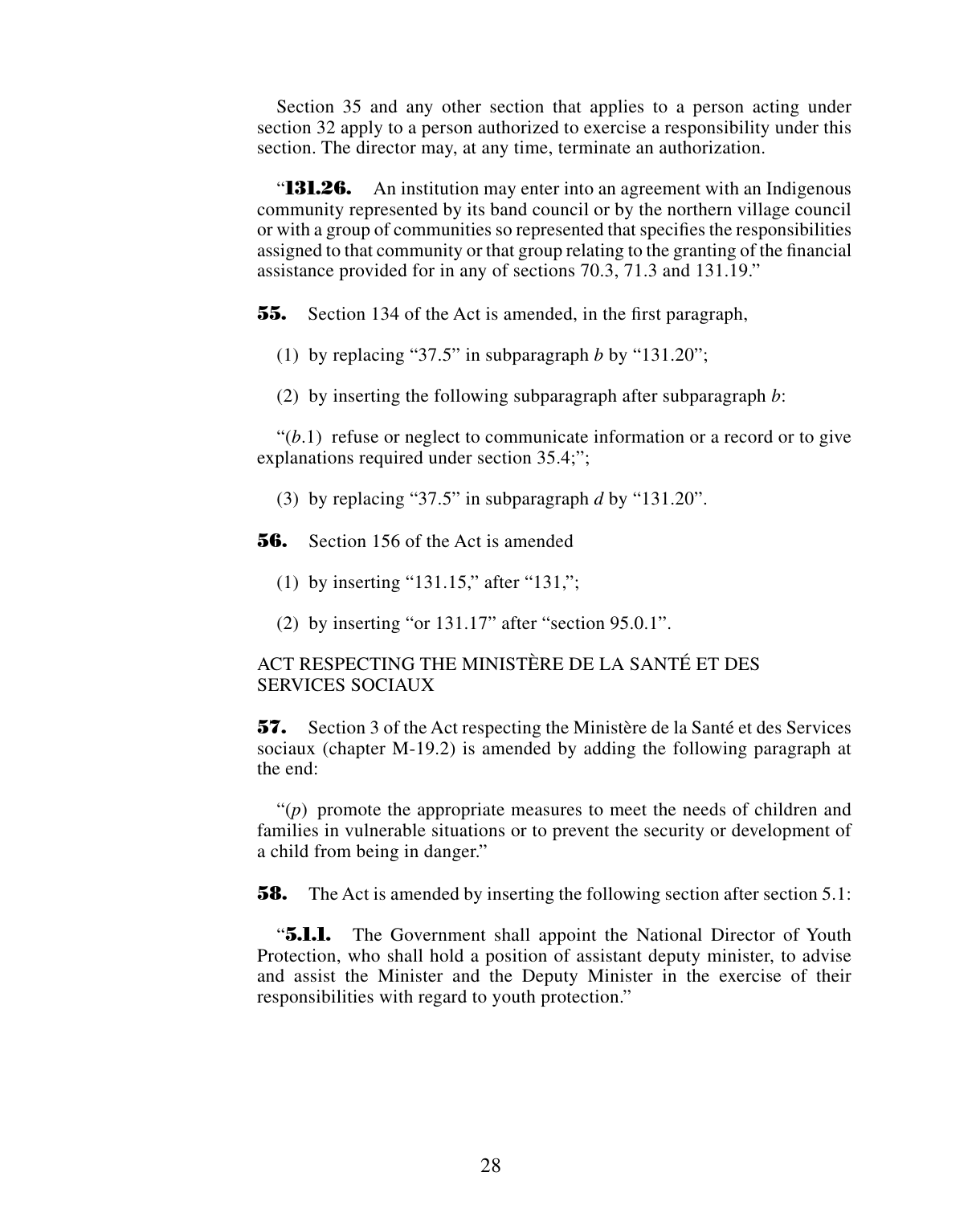## ACT TO MODIFY THE ORGANIZATION AND GOVERNANCE OF THE HEALTH AND SOCIAL SERVICES NETWORK, IN PARTICULAR BY ABOLISHING THE REGIONAL AGENCIES

**59.** Section 50 of the Act to modify the organization and governance of the health and social services network, in particular by abolishing the regional agencies (chapter O-7.2) is amended, in the second paragraph,

(1) by striking out "or section 31 of the Youth Protection Act (chapter P-34.1)";

(2) by replacing ", midwifery services coordinator or director of youth protection" by "or midwifery services coordinator, as the case may be".

## ACT RESPECTING HEALTH SERVICES AND SOCIAL SERVICES

**60.** Section 19 of the Act respecting health services and social services (chapter S-4.2) is amended by replacing paragraph 19 by the following paragraph:

"(19) for the purposes of the Youth Protection Act (chapter P-34.1)."

**61.** Section 104 of the Act is amended by adding the following paragraph at the end:

"Furthermore, those plans must, as the case may be, mention the objectives and means aimed at fostering the cultural continuity of the Indigenous child who is entrusted to an alternative living environment under the Youth Protection Act (chapter P-34.1)."

## TRANSITIONAL AND FINAL PROVISIONS

**62.** An agreement entered into under sections 37.5, 37.6 or 37.7 of the Youth Protection Act (chapter P-34.1) before (*insert the date of assent to this Act*) is deemed entered into, respectively, under sections 131.20, 131.23 and 131.25 of that Act, as enacted by section 54 of this Act.

**63.** Sections 84.2, 86, 87 and 88 of the Youth Protection Act, as amended, respectively, by sections 48, 49, 50 and 51 of this Act, do not apply to a case pending before the tribunal on (*insert the date of assent to this Act*).

**64.** The provisions of this Act come into force on (*insert the date of assent to this Act*), except

(1) the provisions of paragraph 2 of section 20, sections 21, 22, 32, 34, 35 and 38 and paragraph 2 of section 55, which come into force on (*insert the date that is one year after the date of assent to this Act*);

(2) the provisions of section 54, insofar as it enacts sections 131.6, 131.7 and 131.9 to 131.13 of the Youth Protection Act, which come into force on the date determined by the Government.